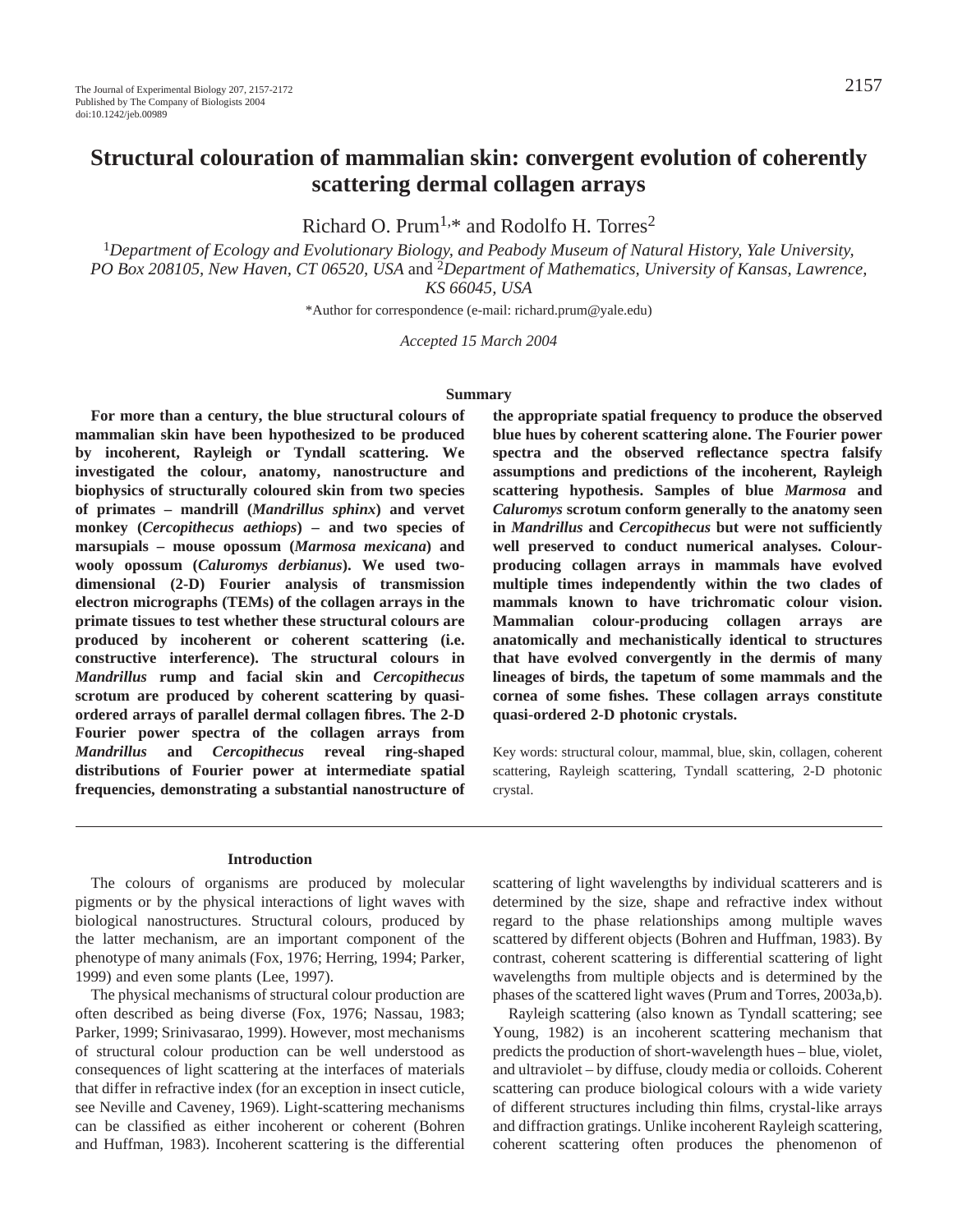iridescence – change in hue with angle of observation or illumination – because changes in angle of observation and illumination may affect the phase relationships among the scattered waves that determine the hue (Prum and Torres, 2003a,b). Consequently, since Mason (1923), iridescence has often been inaccurately synonymized with coherent scattering, and all noniridescent blue structural colours have been erroneously ascribed to incoherent Rayleigh or Tyndall scattering (Fox, 1976; Nassau, 1983; Lee, 1991, 1997; Herring, 1994).

Although it is correct that iridescent biological structural colours are produced exclusively by coherent scattering, we have demonstrated that a previously unappreciated class of nanostructural organization – quasi-ordered arrays – can produce noniridescent biological structural colours by coherent scattering alone (Prum et al., 1998, 1999a,b, 2003; Prum and Torres, 2003a,b). Quasiordered arrays have the unimodal distributions of scatterer size and spacing that can produce coherent scattering but that lack the laminar or crystal-like spatial organization at larger spatial scales that produces iridescence. We have identified coherently scattering quasi-ordered arrays in the spongy medullary keratin of structurally coloured feather barbs (Prum et al., 1998, 1999b, 2003) and the dermal collagen arrays (Prum et al., 1999a; Prum and Torres, 2003a) of various avian clades.

In order to analyze colour production by quasi-ordered tissues and the evolution of colour-producing arrays among the quasi-ordered, crystal-like and laminar organizations, we have developed a tool that uses the two-dimensional (2-D) Fourier transform of transmission electron micrographs of the colourproducing biological structures to characterize the periodicity of spatial variation in refractive index in these materials (Prum et al., 1998, 1999a,b; Prum and Torres, 2003a,b). The Fourier methods can test the fundamental incoherent scattering assumption of scatterer spatial independence and predict the reflectance spectrum produced

by coherent light scattering from these arrays. Recently, new photonic methods have begun to be applied

to the study of biological structural colour production (Parker

Б

Fig. 1. Structurally coloured skin of mammals examined. (A) Male mandrill (*Mandrillus sphinx*) blue facial skin (reproduced with permission from Corbis Photo). (B) Male mandrill blue rump skin (reproduced with permission from Jay Peterson). (C) Male vervet monkey (*Cercopithecus aethiops pygerythrus*) with vividly blue scrotum (reproduced with permission from Roland Kays). (D) Close-up of the blue scrotum of a vervet monkey (*C. a. pygerythrus*; reproduced with permission from Dr Kenneth Soike). (E) Male mouse opossum (*Marmosa robinsoni*) with blue scrotum (reproduced with permission from Louise Emmons). Photo depicts a species that is closely related to the species examined (*M. mexicana*).

et al., 2001; Li et al., 2003; Sundar et al., 2003; Vukusic, 2003; Vukusic and Sambles, 2003). We conclude with a discussion of colour-producing collagen arrays as two-dimensional photonic crystals and a comparison between photonic methods and the Fourier method applied here.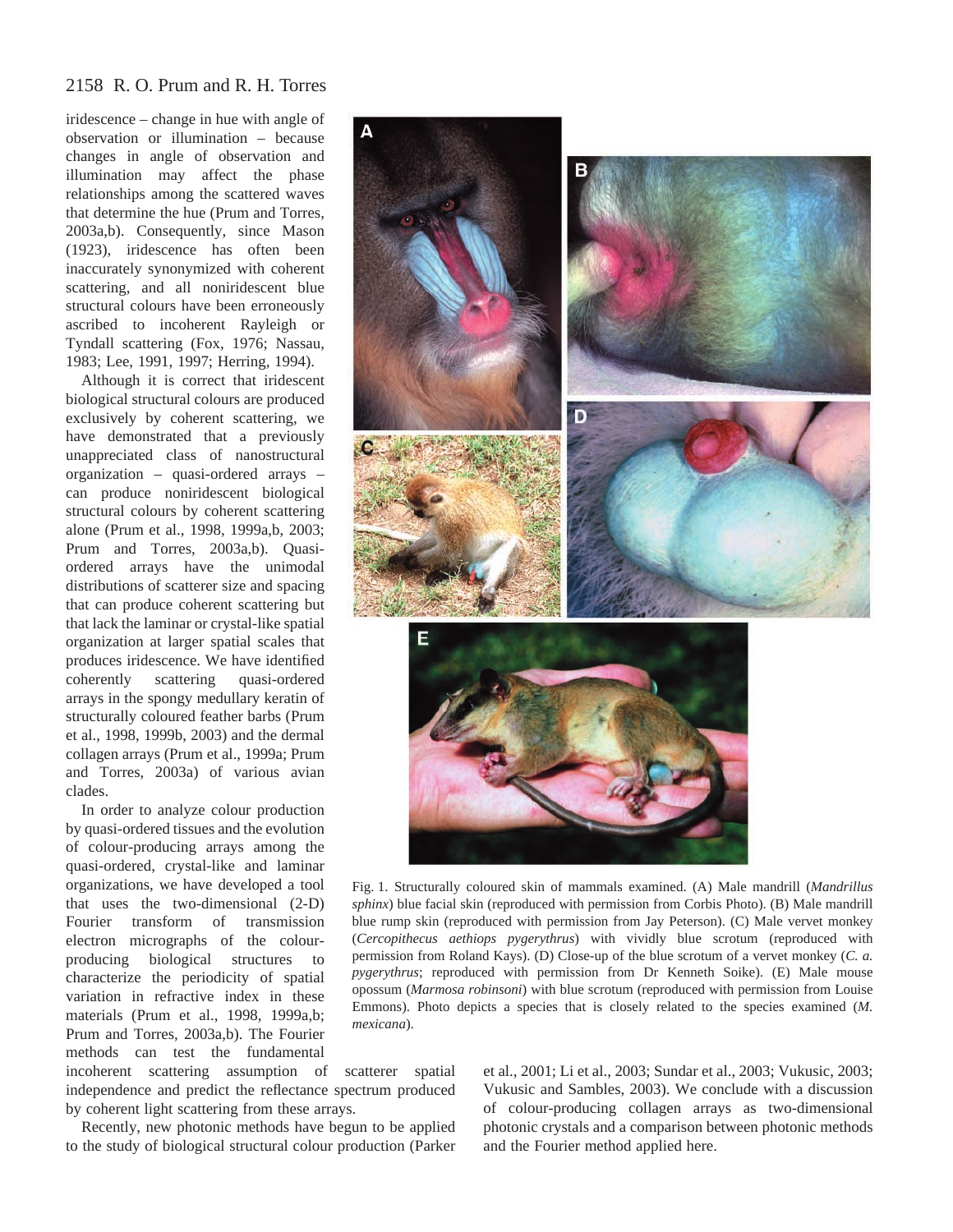| Sample                                                                               | Observed<br>colour | Peak<br>reflectance<br>(nm) | Peak spatial<br>frequency<br>$(nm^{-1})$ | Modal<br>interfibre<br>distance<br>(nm) | Peak<br>predicted<br>reflectance<br>(nm) | Prediction<br>error<br>(nm) | Sample<br>size |
|--------------------------------------------------------------------------------------|--------------------|-----------------------------|------------------------------------------|-----------------------------------------|------------------------------------------|-----------------------------|----------------|
| Mandrillus sphinx                                                                    |                    |                             |                                          |                                         |                                          |                             |                |
| Male face (A24)                                                                      | Light blue         | 467                         | 0.00646                                  | 154                                     | 430                                      | 37                          | 14             |
| Male face (A23)                                                                      | Light blue         | 458                         | 0.00547                                  | 182                                     | 490                                      | 32                          | 20             |
| Male rump $(A25)$                                                                    | Dark blue          | 378                         | 0.00666                                  | 150                                     | 410                                      | 32                          | 39             |
| Male rump $(A22)$                                                                    | Dark blue          | 387                         | 0.00726                                  | 138                                     | 390                                      | 3                           | 29             |
| Female face (A20)                                                                    | Light blue         | 490                         | 0.00686                                  | 146                                     | 460                                      | 30                          | 30             |
| Female face (A21)                                                                    | Light blue         | 491                         | 0.00786                                  | 127                                     | 360                                      | 131                         | 19             |
| Cercopithecus aethiops sabaeus                                                       |                    |                             |                                          |                                         |                                          |                             |                |
| Scrotum $(A09)$                                                                      | Pearly blue        | 506                         | 0.00428                                  | 233                                     | 760                                      | 260                         | 6              |
| Cercopithecus aethiops pygerythrus                                                   |                    |                             |                                          |                                         |                                          |                             |                |
| Scrotum $(A13)$                                                                      | Vivid blue         | $-475*$                     | 0.00587                                  | 170                                     | 400                                      | ~1                          | 7              |
| *Reflectance data for <i>Cercopithecus aethiops pygerythrus</i> from Findlay (1970). |                    |                             |                                          |                                         |                                          |                             |                |

Table 1. *Measurements and predictions from the primate specimens analyzed*

#### *Structural colour production in mammals*

In contrast with invertebrates and other vertebrate classes, integumentary structural colouration is rare in mammals (Fox, 1976). In all, violet, blue or green skin is known from only a few genera in the orders of marsupials and primates (Fig. 1). For over 100 years, with rare exception, the structural colours in the skin of mammals have been attributed to Rayleigh or Tyndall scattering (Camichel and Mandoul, 1901; Hill, 1970; Fox, 1976; Price et al., 1976; Nassau, 1983; Rees and Flanagan, 1999; Reisfeld, 2000). Findlay (1970) criticized the Tyndall scattering hypothesis but proposed a vague and physically inexplicit alternative. Oettlé (1958), however, hypothesized explicitly that the vivid blue colour of the scrotum of the vervet monkey (*Cercopithecus aethiops*) is produced by coherent scattering (i.e. constructive interference) by dermal collagen. Using a series of elegant light microscope observations, Oettlé documented that expanding the blue scrotum tissue with formic acid and heat resulted in a shift in the colour to longer, reddish wavelengths. Oettlé's observation provided strong evidence for coherent scattering, but his ground-breaking paper has not been broadly cited.

To our knowledge, Price et al. (1976) is the only previous publication to use transmission electron microscopy (TEM) to examine structurally coloured mammal skin. However, Price et al. (1976) focused on the distribution of melanin in the skin and did not examine the nanostructure of the dermal collagen. They concluded that the blue hue of the scrotum of *C. aethiops* was produced by Tyndall scattering above a layer of melanocytes (Price et al., 1976).

We used fibre-optic spectrophotometry, light microscope histology, transmission electron microscopy (TEM) and 2-D Fourier analysis of TEM images to investigate structurally coloured skin from four species of mammals: the mandrill, *Mandrillus sphinx*, and the vervet monkey, *C. aethiops* (Cercopithecidae; Primates); and the mouse opossum, *Marmosa mexicana*, and the wooly opossum, *Caluromys*

*derbianus* (Didelphidae; Marsupialia). We found that structural colours of mammal skin are produced by coherent scattering from quasi-ordered arrays of dermal collagen fibres. These arrays are exactly convergent with colour-producing collagen that has evolved numerous independent times in the skin of birds (Prum and Torres, 2003a), in the tapetum fibrosum of the sheep eye (Bellairs et al., 1975) and in the iridescent corneal stroma of certain fishes (Lythgoe, 1974).

#### **Materials and methods**

We examined 3 mm-diameter biopsies of structurally coloured light blue facial and dark blue rump skin of two adult male and two adult female mandrill, *Mandrillus sphinx* L. (Fig. 2; Table 1), courtesy of the Brookfield Zoo, Chicago, IL, USA. We also examined two specimens of the scrotum skin from male vervet monkey, *Cercopithecus aethiops* L. (Fig. 2; Table 1), from the Tulane Primate Research Center, Covington, LA, USA. The first specimen was from an individual with a bright blue scrotum of East African origin (*C. a. pygerythrus*; Fig. 1), and the second specimen was from an individual with a light, pearly blue scrotum from a feral Caribbean population of West African origin (*C. a. sabaeus*). We also examined single blue scrotum specimens of the mouse opossum (*Marmosa mexicana* Merrian) and wooly opossum (*Caluromys derbianus* Waterhouse) from Costa Rica, courtesy of Robert M. Timm.

Specimens of *Mandrillus* and the pearly blue specimen of *Cercopithecus* were fixed in 2.5% glutaraldehyde or in Karnovsky's fixative (2.5% glutaraldehyde, 2.5% paraformaldehyde) for 12 h and then stored in cacodylate buffer. The first specimen of vividly blue scrotum from *C. a. pygerythrus* was frozen for several months before fixation in 2.5% glutaraldehyde. The *Marmosa* specimens were fixed and stored in 10% formalin, and the *Caluromys* specimen was fixed originally in 70% ethanol. The marsupial specimens were fixed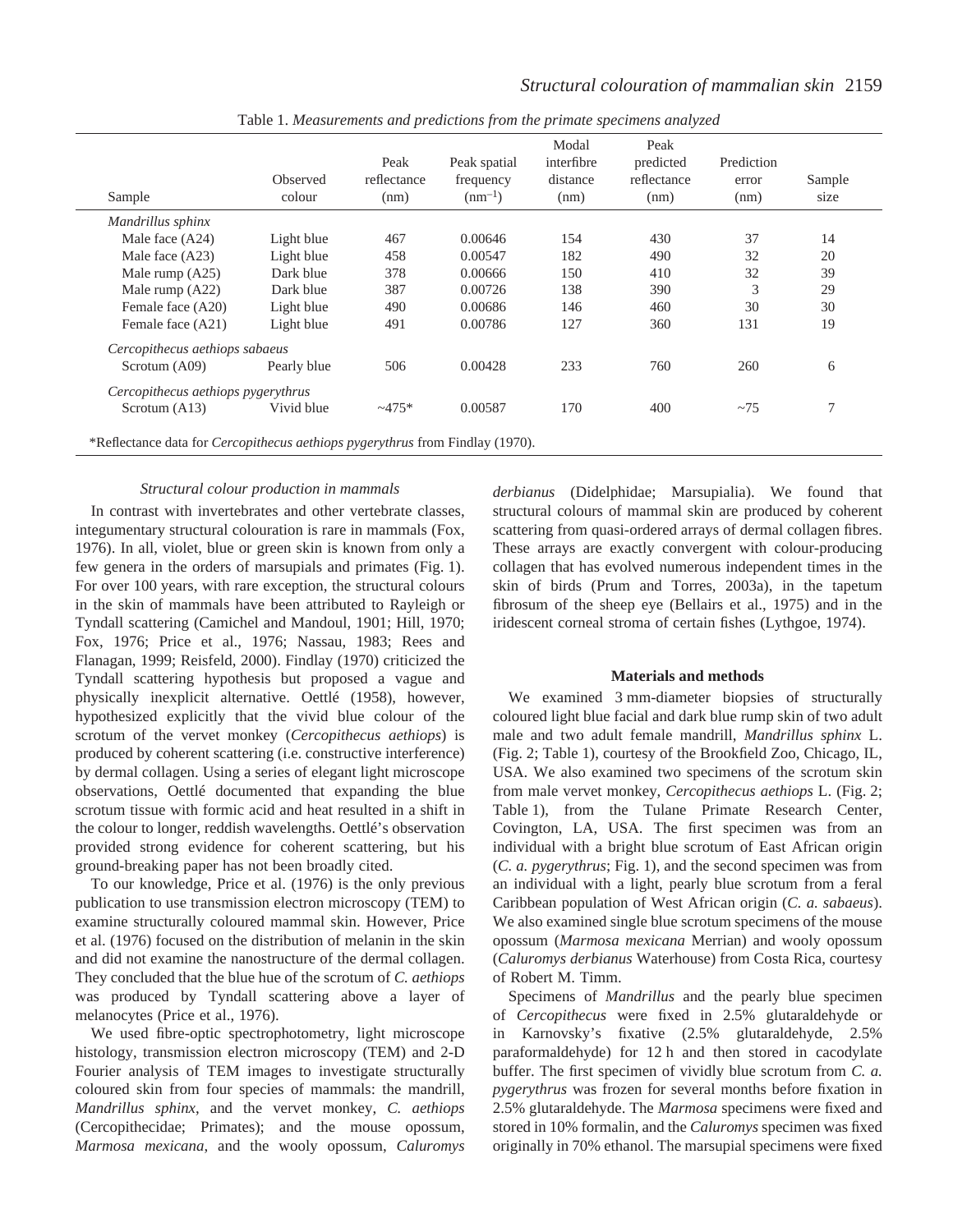again in Karnovsky's fixative for 2 h at 4°C before microscopy but were not sufficiently well preserved for numerical analysis of collagen nanostructure.

The reflectance spectra of all *Mandrillus* specimens and the pearly blue *Cercopithecus* specimen were measured using an Ocean Optics S2000 fibre optic diode array spectrometer with an Ocean Optics PX-2 pulsed xenon light source (Ocean Optics, Dunedin, FL, USA). This spectrometer produces 2048 reflectance data points between 160 nm and 865 nm (or 1520) data points between 300 nm and 800 nm) with an average error of 0.14 nm. Measurements were made with perpendicularly incident light from 6 mm away, producing an illuminated field of approximately  $3 \text{ mm}^2$  with 100–500 ms summation time. A Spectralon diffuse reference standard from Ocean Optics was used as a white standard, and the ambient light of a darkened room was used as a dark reference. Percent reflectance was calculated in a standard fashion (Prum et al., 1999a). Reflectance spectra were recorded from the bluest available portion of each specimen. The vividly blue *C. a. pygerythrus* scrotum specimen was received before the reflectance spectrophotometry was available in our lab, and no measurements were made. However, reflectance spectra for this subspecies are reported by Findlay (1953, 1970) (see Table 1, Fig. 7H). The specimens of *Marmosa* and *Caluromys* did not preserve any visible or measurable colour and were not measured.

For light microscopy, samples of all species were embedded in paraffin, cut into  $10 \mu m$  sections and stained with Masson's trichrome, which includes the collagen-specific stain fast-green. For TEM, skin samples were post-fixed in 2–4% osmium tetroxide for  $1.5$  h. They were then stained with 2% aqueous uranyl acetate for 1 h. Tissue pieces were then dehydrated through an ethanol series and embedded in Eponate 12. They were sectioned with a diamond knife to  $~100$  nm thick. Specimens were viewed with a JEOL EXII transmission electron microscope. TEM micrographs were taken with Polaroid negative film or were digitally captured using a Soft-Imaging Megaview II CCD camera (1024×1200 pixels). Numerical analyses were conducted directly on the digital images or on the photograph negatives after scanning at 300 dpi.

#### *2-D Fourier analysis*

Coherent scattering of visible wavelengths is a consequence of nanoscale spatial periodicity in refractive index of a tissue. Following a theory of corneal transparency by Benedek (1971), we have developed an application of the discrete Fourier 2-D transform to analyze the periodicity and optical properties of structural coloured tissue. Discrete Fourier analysis transforms a sample of data points into an equivalent sum of component sine waves of different frequencies and amplitudes (Briggs and Henson, 1995). The amplitudes of the Fourier component waves express the relative contribution of that frequency of variation to the periodicity of the original data. The variation in the squared amplitudes over all Fourier components is called the Fourier power spectrum. The relative values of the different Fourier components in the power spectrum express the comparative contribution of those spatial frequencies of variation to the original function. This application of Fourier analysis is derived independently from electromagnetic optical theory (Benedek, 1971) and is distinct from the traditional physical field of 'Fourier optics', although they both describe coherence among light waves.

The digital or digitized TEM images were analyzed using the matrix algebra program MATLAB (version 6.2; www.mathworks.com) on a Macintosh computer. The scale of each image (nm pixel<sup>-1</sup>) was calculated from the number of pixels in the scale bar of the micrograph. The largest available square portion of each array was selected for analysis; for most images this area was 1024 pixels<sup>2</sup>. The average refractive index of each tissue was estimated by generating a twopartition histogram of image darkness (i.e. the distribution of darker and lighter pixels). The frequency distribution of darker and lighter pixels was used to estimate the relative frequency of collagen and mucopolysaccharide in the image and to calculate a weighted average refractive index for the tissue. Previously, we have used estimates of the refractive indices of collagen and the mucopolysaccharide matrix between collagen fibres of 1.51 and 1.35, respectively (Prum et al., 1994, 1999a), taken from Maurice (1984). Recently, however, more refined methods have estimated the refractive indices of collagen as 1.42 and mucopolysaccharide as 1.35 (Leonard and Meek, 1997; Prum and Torres, 2003a).

The numerical computation of the Fourier transform was done with the well-established 2-D fast Fourier transform (FFT2) algorithm (Briggs and Henson, 1995). We calculated the 2-D Fourier power spectrum, or the distribution of the squares of the Fourier coefficients. The 2-D Fourier power spectrum resolves the spatial variation in refractive index in the tissue into its periodic components in any direction from a given point (Fig. 5). The 2-D Fourier power spectra are expressed in spatial frequency  $(nm^{-1})$  by dividing the initial spatial frequency values by the length of the matrix (pixels in the matrix multiplied by nm pixel<sup>-1</sup>). Each value in the 2-D power spectrum reports the magnitude of the periodicity in the original data of a specific spatial frequency in a given direction from all points in the original image. The spatial frequency and direction of any component in the power spectrum are given by the length and direction, respectively, of a vector from the origin to that point. The magnitude is depicted by the colour (from blue to red), but the units are dimensionless values related to the total darkness of the original digital images.

We calculated radial average power distributions from the power spectra using 100 spatial frequency bins, or annuli, between 0 and  $0.02~\text{nm}^{-1}$  and normalized to % total Fourier power (Fig. 6). Composite radial average power distributions were calculated from a sample of power spectra from multiple TEM images to provide an indication of the predominant spatial frequency of variation in refractive index in the tissue over all directions (Table 1; Fig. 6).

We also produced predicted reflectance spectra based on the 2-D Fourier power spectra, image scales and average refractive indices (Fig. 7). First, a radial average of the power spectrum was calculated using concentric radial bins, or annuli,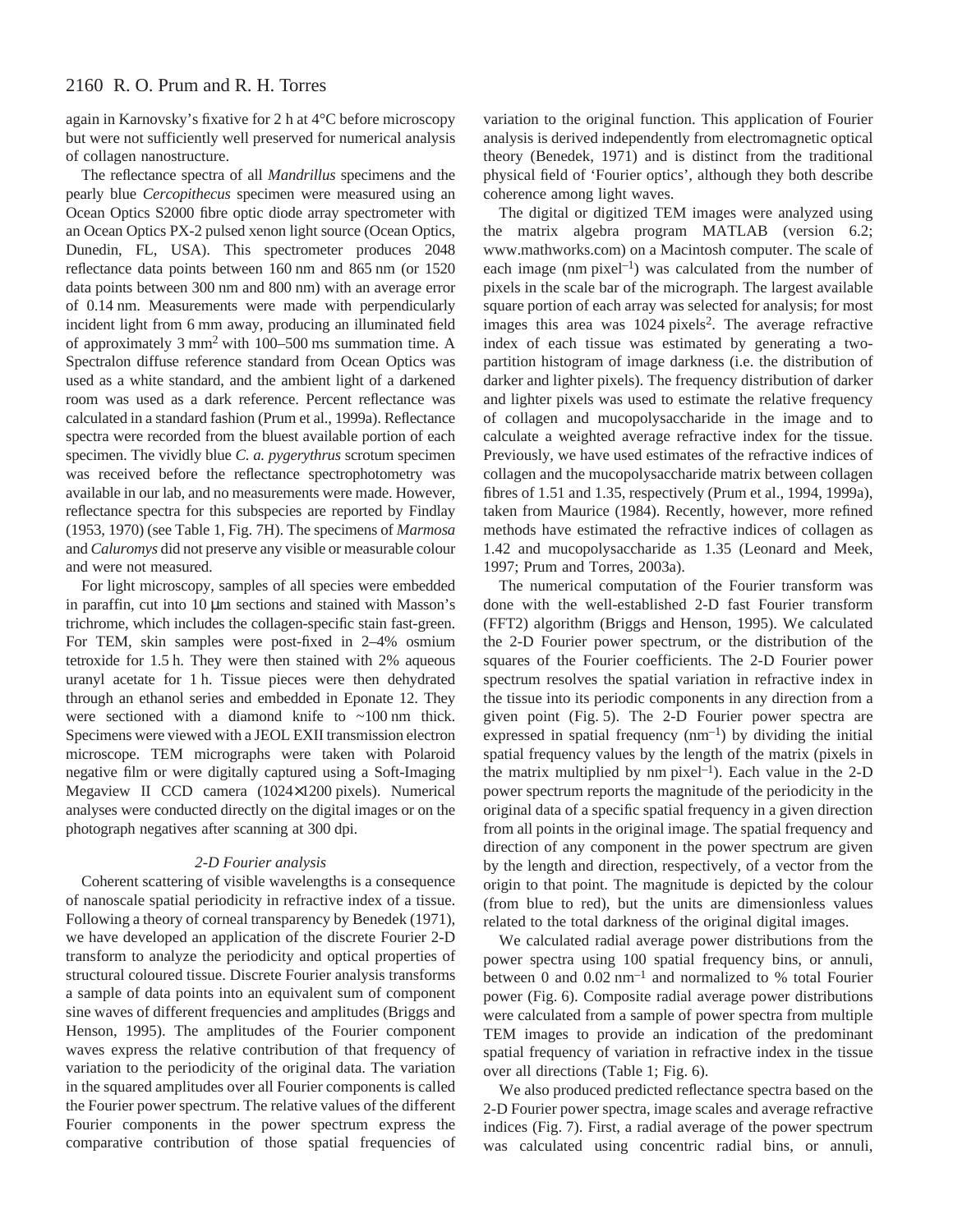corresponding to fifty 10 nm-wide wavelength intervals between 300 and 800 nm. The radial average power values were expressed in % visible Fourier power by normalizing the total power values across all potentially visible spatial frequencies (i.e. potentially scattering light between 300 and 800 nm) to 1. The inverse of the spatial frequency averages for each wavelength were then multiplied by twice the average refractive index of the medium and expressed in terms of wavelength (nm). A few images depict oblique, elliptical sections of the cylindrical collagen fibres, which will bias the predicted hue toward longer wavelengths. In these cases, the radial average was calculated from a single quadrant or from a custom radial section of the power spectrum that lacked the elliptical distortion. Composite predicted reflectance spectra for each tissue were produced by averaging the normalized predicted spectra from a sample of TEM images (Fig. 7). The result is a theoretical prediction of the relative magnitude of coherent light scattering by the tissue that is based entirely on the spatial variation in refractive index of the tissue (Fig.  $7$ ; Table 1).

### **Results**

### *Anatomy*

Light microscope histology of *Mandrillus*, *Cercopithecus* and *Caluromys* revealed that the epidermis is thin (30–75 µm) and unpigmented  $(Fig. 2)$ . The colour-producing dermis consisted of a thick layer of collagen – 1500 µm (*Mandrillus* face) or 800  $\mu$ m (*Mandrillus* rump, *Cercopithecus* scrotum, *Caluromys* scrotum) – that stains vividly blue with Masson's trichrome (Fig. 2). In the blue rump skin of *Mandrillus* and the blue scrotum of *Cercopithecus*, there was a dense layer of melanocytes  $\sim 800 \mu m$  below the epidermis (Fig. 2B,C), but melanocytes were absent from the blue *Mandrillus* facial skin and scarce in the *Caluromys* scrotum  $(Fig. 2A,D)$ .

#### *Colour and spectrophotometry*

Reflectance spectra of the skin samples revealed bright blue colours with distinct peak hues (Fig. 3). The reflectance peaks varied from 378 to 385 nm for male *Mandrillus* rump skin, 458



Fig. 2. Light micrographs of structurally coloured skin of (A) male mandrill (*Mandrillus sphinx*) facial skin; (B) male mandrill rump skin; (C) vervet monkey (*Cercopithecus aethiops*) scrotum and (D) wooly opossum (*Caluromys derbianus*) scrotum (epidermis detached and missing). All specimens were stained with Masson's trichrome, which stains collagen blue. All scale bars are 100 µm. Abbreviations: c, collagen; e, epidermis; m, melanin.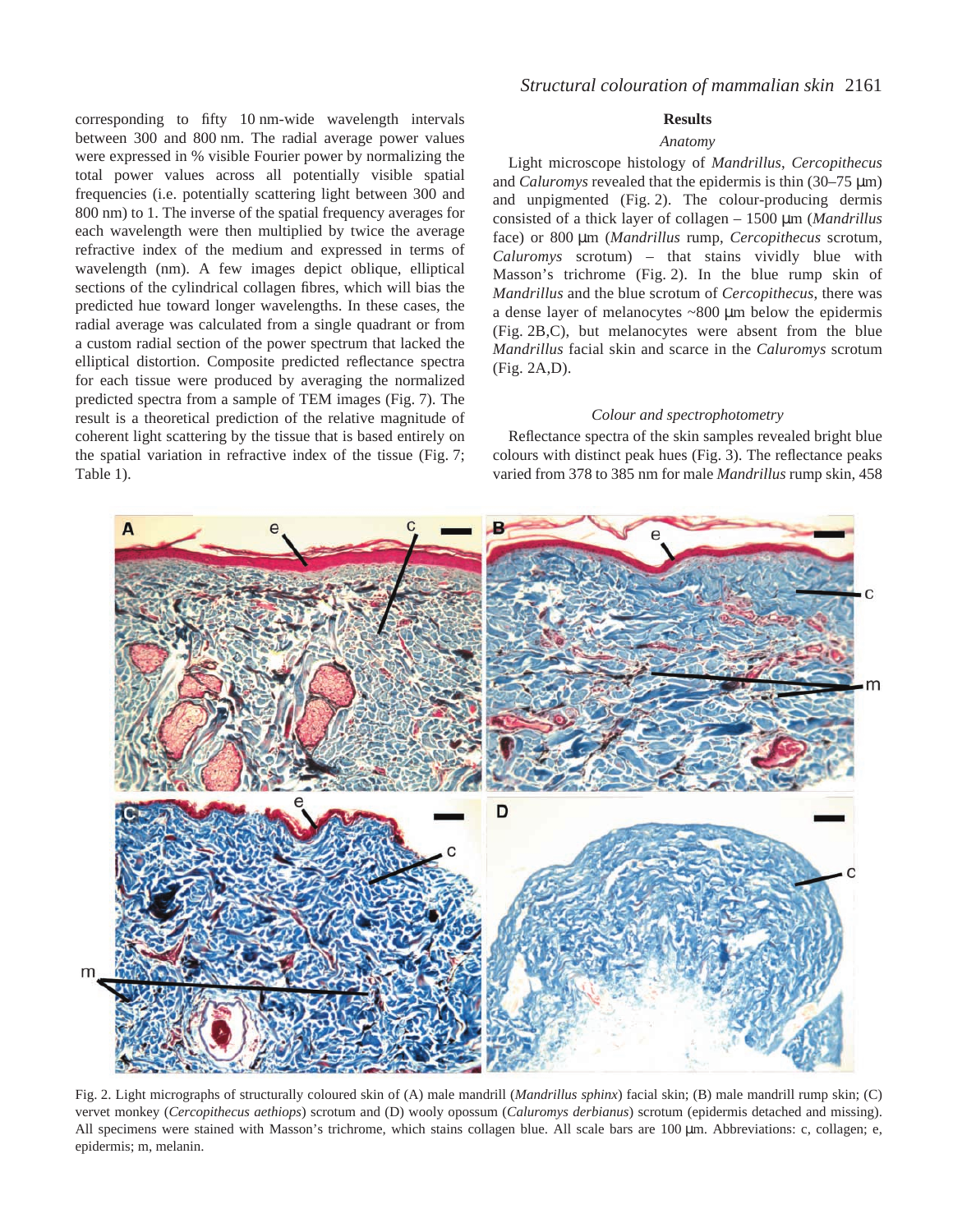to 467 nm for male *Mandrillus* facial skin, 490 to 491 nm for female *Mandrillus* facial skin and 506 nm for the pearly blue *C. a. sabaeus* scrotum (Fig. 3). The reflectance spectrum of the vividly blue scrotum skin of *C. a. pygerythrus* was not

50 40 B A Male *Mandrillus* Male *Mandrillus* face 40 face 30 30 20 20 10 10 0  $0 -$ <br>300 300 400 500 600 700 800 300 400 500 600 700 800 30 50 C Male *Mandrillus* D<sub>25</sub> D Male *Mandrillus* 25 40 rump rump 20 30 15 20 10 10 5 % Reflectance % Reflectance  $0\frac{1}{300}$  $0 \downarrow 300$ 300 400 500 600 700 800 300 400 500 600 700 800 15 25 E Female *Mandrillus* | F face 20 10 15 10 5 Female *Mandrillus* 5 face  $0\frac{1}{300}$  $_{300}^{0}$ 300 400 500 600 700 800 300 400 500 600 700 800 Wavelength (nm) 60 G *Cercopithecus* scrotum 50 40 Fig. 3. Reflectance spectra of fixed samples of structurally coloured 30 mammal skin: (A,B) male mandrill (*Mandrillus sphinx*) facial skin; (C,D) 20 male mandrill rump skin; (E,F) female mandrill facial skin; (G) vervet 10 monkey (*Cercopithecus aethiops*) scrotum. Samples A and C, and B and  $^{0}$   $^{1}$  300 300 400 500 600 700 800 D were from the same individual males, respectively.Wavelength (nm)

measured here, but a scrotum reflectance spectrum from the same subspecies has been published by Findlay (1953, 1970) and shows a unimodal peak of 35% reflectance at approximately  $475$  nm (Fig. 7H). The scrotum skin of

*Marmosa* and *Caluromys* were not sufficiently well fixed to preserve any measurable colour, but both species were medium blue at the time they were collected.

The blue colour of male *Mandrillus* facial skin was apparently more brilliant (40% peak reflectance) and saturated (purer in hue) than in female *Mandrillus* facial skin, which showed lower peak reflectance (12–22%) and substantial reflectance of longer wavelengths (i.e. less saturated in  $colour)$  (Fig.  $3A,B,E,F$ ).

### *Nanostructure*

The colour-producing dermis of *Mandrillus*, *Cercopithecus*, *Marmosa* and *Caluromys* was composed of abundant parallel collagen fibres (Fig. 4). These collagen fibres form quasi-ordered arrays that are characterized by normal distribution of fibre diameters and nearest neighbour distances but that lack periodicity at larger spatial scales (Fig. 4). The *Caluromys* tissue examined was not sufficiently well fixed to preserve many of the details of collagen nanostructure.

#### *Fourier analyses*

The 2-D Fourier power spectra of TEMs of cross-sections of the colour-producing dermal collagen arrays from *Mandrillus* and *Cercopithecus* revealed ring-shaped distributions of high-power values at intermediate spatial frequencies (Fig. 5). These ring-shaped power distributions indicate that the collagen arrays are substantially nanostructured at intermediate spatial frequencies and are not randomly distributed in space as assumed by incoherent scattering models. The ringshaped distributions of high Fourier power values also demonstrate that these collagen arrays are equivalently nanostructured in all directions perpendicular to the fibres, which constitutes the quasi-ordered type of organization that will produce a noniridescent structural colour by coherent scattering (Prum et al., 1998, 1999a,b; Prum and Torres, 2003a,b). Radial averages of the power spectra of the TEMs of *Mandrillus* and *Cercopithecus* indicate peak spatial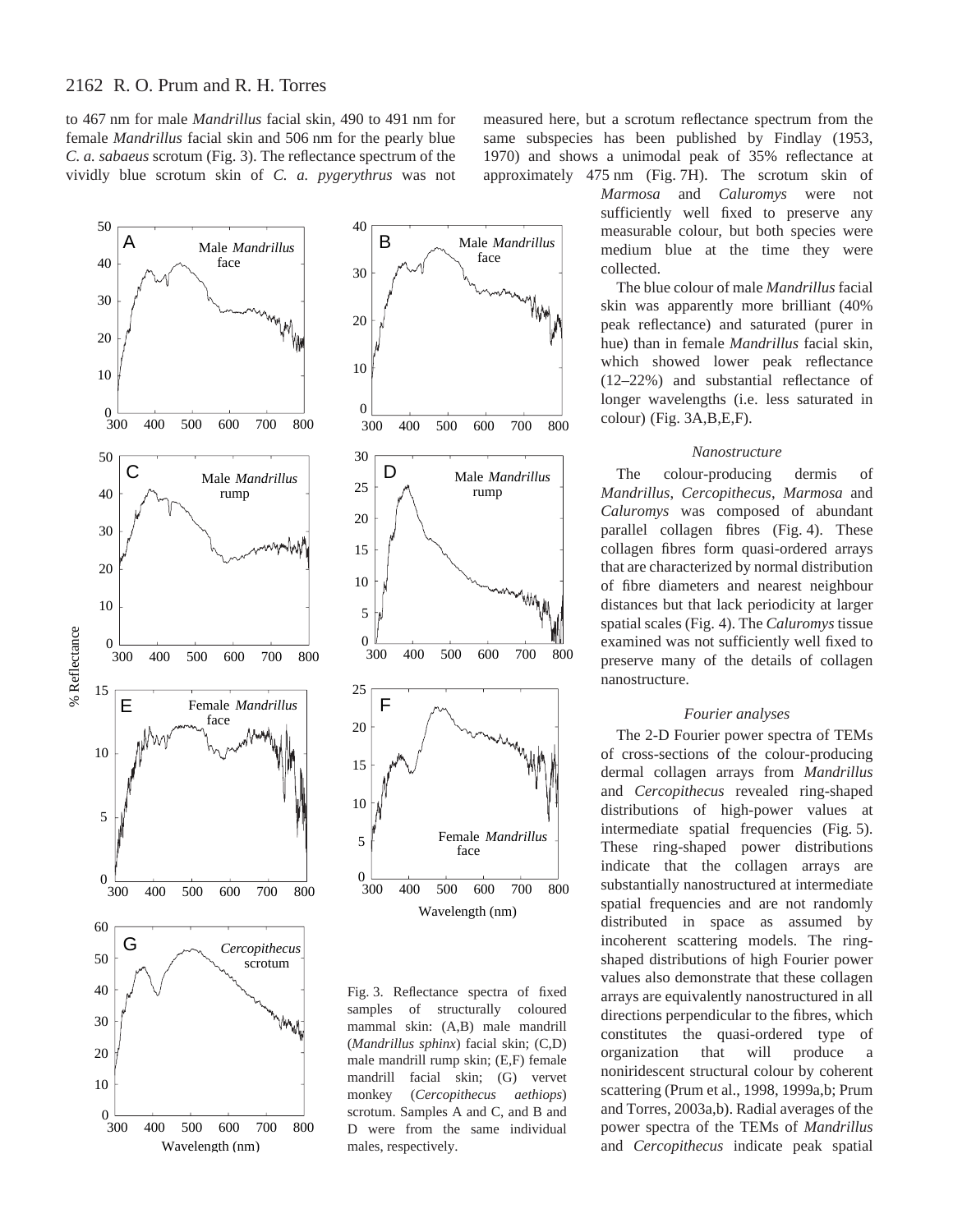

Fig. 4. Transmission electron micrographs of collagen arrays from structurally coloured mammal skin. (A) Female mandrill (*Mandrillus sphinx*) facial skin at 7500×. Scale bar, 500 nm. (B) Male mandrill rump skin at 25 000×. Scale bar, 1000 nm. (C) Male mandrill facial skin at  $40\,000\times$ . Scale bar, 250 nm. (D) Male mandrill rump skin at 40 000×. Scale bar, 250 nm. (E) Vervet monkey (*Cercopithecus aethiops*) scrotum at 25 000×. Scale bar, 500 nm. (F) Mouse opossum (*Marmosa mexicana*) at 50 000×. Scale bar, 100 nm.

frequencies in refractive index variation that are appropriate for producing visible colours (Fig. 6; Table 1). These peak spatial frequencies correspond to modal distance between neighbouring collagen fibre centres of between 127 and 182 nm in *Mandrillus* and between 170 and 233 nm in *Cercopithecus* (Table 1).

The predicted reflectance spectra based on radial averages of the Fourier power spectra and the average refractive index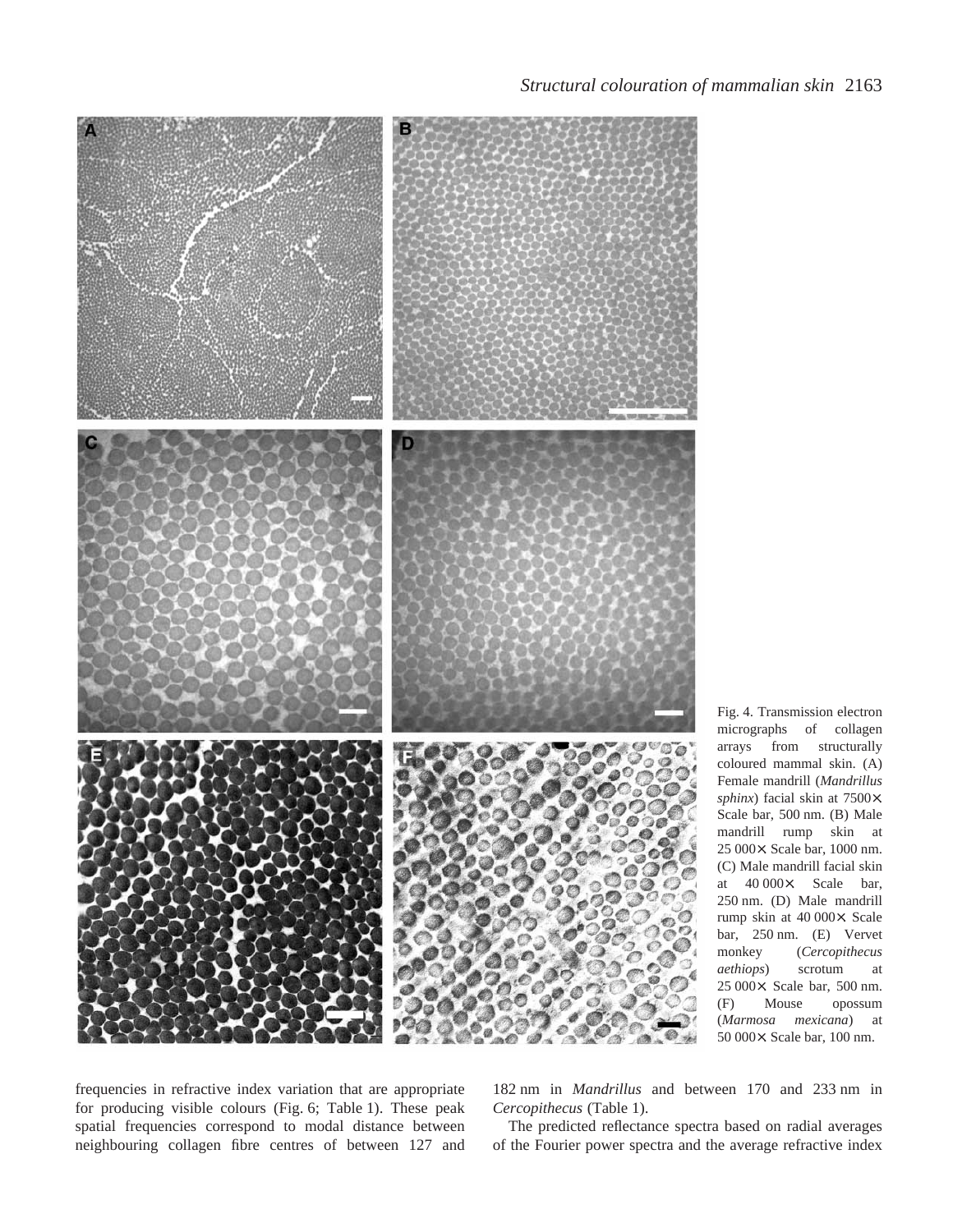Fig. 5. Two-dimensional Fourier power spectra from transmission electron micrographs of colour-producing collagen arrays from: (A) male mandrill (*Mandrillus sphinx*) facial skin; (B) male mandrill rump skin; (C) female mandrill facial skin and (D) vervet monkey (*Cercopithecus aethiops*) scrotum. Colour scale (from blue to red) indicates the relative magnitude of the squared Fourier components, which are dimensionless quantities. Direction from the origin indicates the direction of the 2-D component waves in the image, and the distance from the origin indicates the spatial frequency (cycles  $nm^{-1}$ ) of each Fourier component. The ring-shaped distribution of Fourier power demonstrates a predominant periodicity at intermediate spatial frequencies that is equivalent in all directions. The diameter of the ring is inversely proportional to the wavelength of the coherently scattered colour, so the power spectrum ring of the (A) light blue mandrill facial skin (Fig. 2A) has a smaller diameter than the (B) dark blue mandrill rump skin  $(Fig. 2C)$ .



of these extracellular collagen arrays were closely congruent with the measured reflectance spectra for most samples of *Mandrillus* face and rump skin (Fig. 7; Table 1). For five of six *Mandrillus* samples, the error between the measured and the predicted peak reflectance varied between 3 and 37 nm, but one sample of female *Mandrillus* facial skin (A21) had a predicted peak reflectance of 360 nm, or 131 nm below the measured reflectance of 491 nm (Fig. 7F; Table 1). However, the predicted peak was quite close to the secondary peak of the reflectance spectrum of this specimen at 374 nm, within 14 nm  $(Fig. 7F)$ .

We have not established the mechanism determining the secondary peak in some *Mandrillus* reflectance spectra. Each peak could be produced by a class of appropriately sized collagen arrays, and the relative size of the two peaks could be produced by the relative abundance of the two spatial classes. Thus, the male *Mandrillus* rump reflectance could be produced predominantly or exclusively by the smaller spatial class (Fig.·7D), and the male *Mandrillus* facial colour could be produced predominantly by the larger spatial class. Some samples of TEM images appear to have sampled only the smaller (Fig. 7D,F) or the larger (Fig. 7B) spatial class, giving rise to errors in predicting the shape of the reflectance spectra. Alternatively, the reduced reflectance at  $~1400$  nm could be caused by absorption by an unknown material (Prum and Torres, 2003a).

In *Cercopithecus*, the vividly blue sample predicted a

unimodal reflectance spectrum at 400 nm with a peak that was  $~1$ -75 nm below a previously published reflectance spectrum of the scrotum of this subspecies of  $475~\text{nm}$  (Fig. 7H; Table 1; Findlay, 1953, 1970). However, the reflectance spectrum predicted for the pearly blue *Cercopithecus* scrotum sample featured broad reflectance above 500 nm, which was not congruent with measured reflectance of this specimen (Fig. 7G). However, the 'pearly' quality of the colour of this specimen to the eye indicates that it may have had some longer wavelength yellowish reflections. In making the reflectance measurements, we focused on the most bluish areas, perhaps creating a bias in the colour measurements that was not sampled by the TEM observations.

#### **Discussion**

An investigation of the colour, anatomy and nanostructure of structurally coloured skin of mandrill (*Mandrillus sphinx*) and vervet monkey (*Cercopithecus aethiops*) documents that these colours are produced by coherent scattering from quasiordered arrays of dermal collagen fibres. The dermal collagen arrays of *Mandrillus* and *Cercopithecus* are nanostructured at the appropriate spatial scale to produce the observed hues by coherent scattering alone (i.e. constructive interference among light waves scattered by adjacent collagen fibres). The differences in hue between different areas of skin are apparently due to the size and spacing of dermal collagen fibres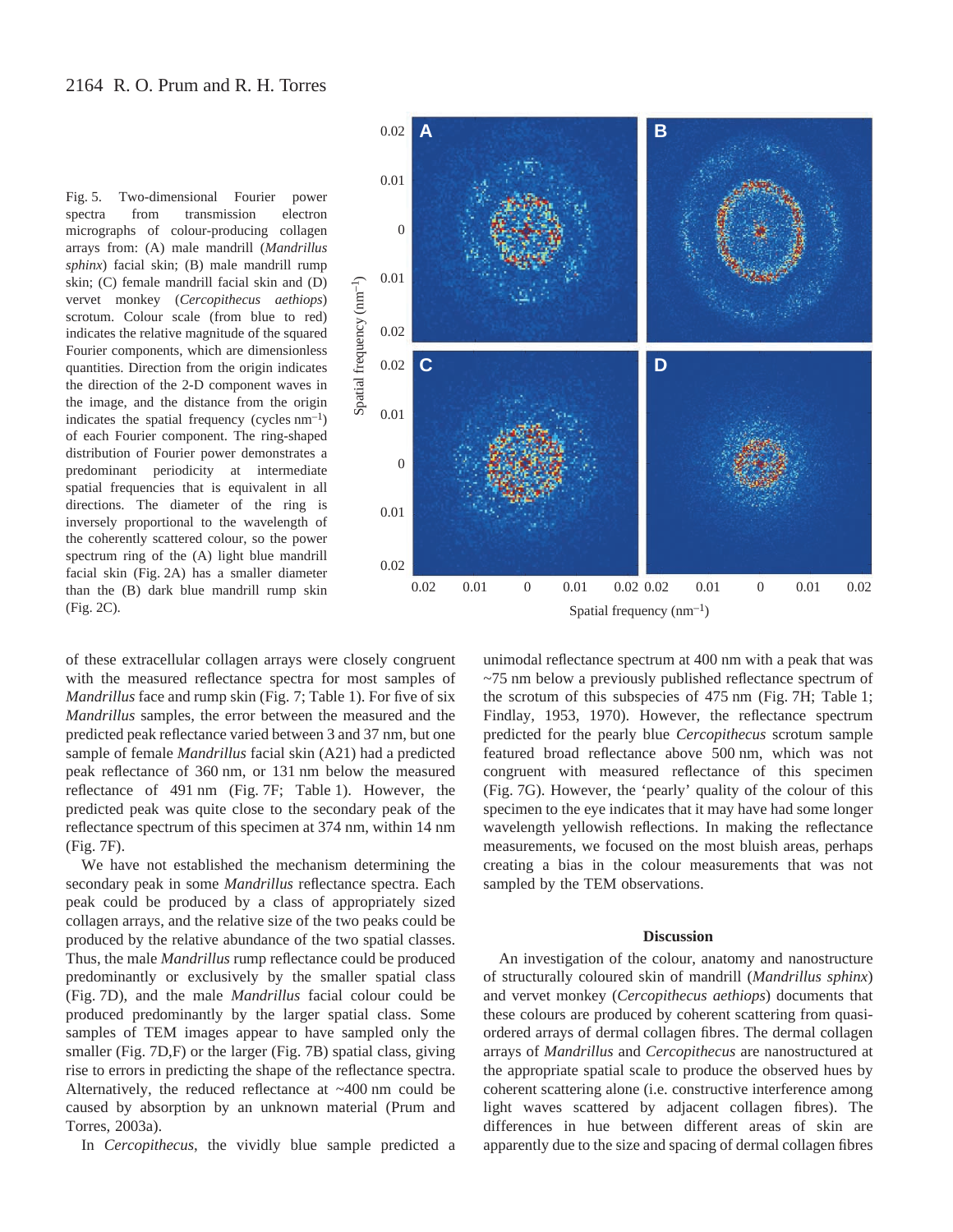

Fig. 6. Radial averages of power spectra from (A) male mandrill (*Mandrillus sphinx*) facial skin; (B) male mandrill rump skin; (C) female mandrill facial skin and (D) vervet monkey (*Cercopithecus aethiops*) scrotum. The shaded zone shows the range of spatial frequencies that are likely to produce mammal-visible coherent reflections, assuming a visible spectrum of 400-700 nm and an average refractive index in the dermis of 1.4. Peaks in the grey zone demonstrate that the predominant spatial periodicity of the collagen arrays is appropriate for the production of visible colours by coherent scattering. Sample sizes for each analysis are shown in Table 1.

(Prum et al., 1999a; Prum and Torres, 2003a,b). The ringshaped Fourier power distributions demonstrate that this nanostructure is equivalent in all directions within the tissue perpendicular to the collagen fibres (Fig. 5), further explaining how these quasi-ordered arrays produce a non-iridescent colour by interference (Prum et al., 1998, 1999a,b; Prum and Torres, 2003a,b). The Fourier analyses of some samples were able to accurately predict the hue and shape of the specimen reflectance spectrum, but others were not as accurate (see Sources of error). However, the observed congruence is striking given that there are no reasons, other than nanostructuring for colour production, to expect these particular spatial frequencies to predominate within dermal collagen.

The Fourier analyses of blue *Mandrillus* and *Cercopithecus* skin also falsify the incoherent scattering hypotheses of colour production, including Rayleigh, Tyndall and Mie scattering. The spatial variation in refractive index in these arrays is not random over the spatial scale of visible light, as assumed by incoherent scattering models. Rather, the collagen arrays are highly nanostructured at precisely the spatial scale to create coherently scattered visible colours. Furthermore, the reflectance spectra of *Mandrillus* and *Cercopithecus* skin reveal peak hues in the visible or near-ultraviolet wavelengths and not the exponentially increasing reflectance into the

ultraviolet that is predicted by the Rayleigh's inverse fourth power law (Bohren and Huffman, 1983).

Observations of the anatomy of the blue scrotum skin from *Marmosa mexicana* and *Caluromys derbianus* indicate that the same anatomy and physical mechanisms are responsible for structural colour production in these species, but the samples of these species were not sufficiently well preserved for quantitative analysis.

These analyses constitute the first demonstration of the physical mechanism of structural colour production in mammalian skin. For over 100 years, the structural colours of mammalian skin have been consistently attributed to incoherent, Rayleigh or Tyndall scattering (Camichel and Mandoul, 1901; Hill, 1970; Fox, 1976; Price et al., 1976; Rees and Flanagan, 1999; Reisfeld, 2000). This hypothesis survived virtually unchallenged for a century in a nearly complete absence of data because of the erroneous notion that all noniridescent, blue structural colours were produced by Rayleigh or Tyndall scattering. Oettlé (1958) was alone in proposing that the blue colour of the scrotum of *C. aethiops* is produced by coherent scattering. Oettlé also correctly identified the dermal collagen as the source of the colour. However, Oettlé (1958) did not test his hypothesis with any electron microscopic observations of the nanostructure of the tissue and published his observations in an obscure medical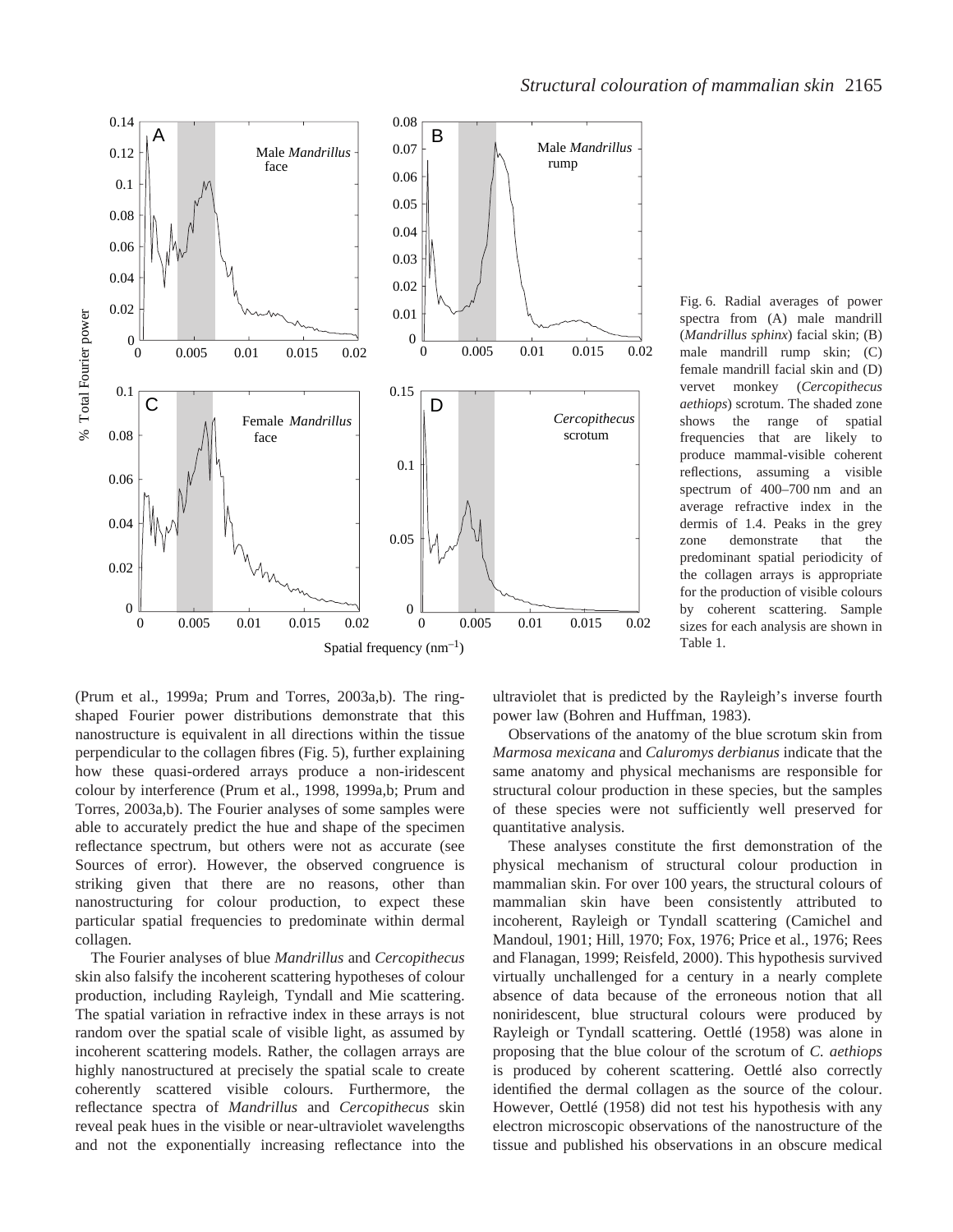

Fig. 7. Fourier predictions of the reflectance spectra (black; right axes) for different structurally coloured mammal tissues in comparison with their respective reflectance spectra (grey; left axes). (A,B) Male mandrill (*Mandrillus sphinx*) facial skin. (C,D) Male mandrill rump skin. (E,F) Female mandrill facial skin. (G) Vervet monkey (*Cercopithecus aethiops sabaeus*) 'pearly' light blue scrotum. (H) Vervet monkey (*Cercopithecus aethiops pygerythrus*) vividly blue scrotum with reflectance data from Findlay (1970). Samples A and C, and B and D were from the same individual males, respectively.

journal. To our knowledge, Oettlé (1958) was cited only twice (Findlay, 1953; Hill, 1970), and his ground-breaking results have not been followed up on until now. Price et al. (1976) subsequently used TEM to describe the distribution of melanocytes in the blue scrotal dermis of *C. aethiops* but erroneously concluded that the colour was produced by Tyndall scattering from the tissue above the melanocytes.

#### *Evolution of collagen arrays*

Colour-producing dermal collagen arrays have evolved independently in the marsupials and in the Old World primates (Cercopithecidae). Within the Old World primates, structural colours are also found in close relatives of both mandrill and vervet monkey, including on the face, genitals and rump of drill (*Mandrillus leucophaeus*), on the face of moustached monkey (*Cercopithecus cephus*) and red-bellied guenon (*Cercopithecus eyrthrogaster*) and on the scrotum and perineal region of talapoin monkey (*Miopithecus talapoin*), Patas' monkey (*Erythrocebus patas*), owlfaced monkey (*Cercopithecus hamlyni*), Dryas' monkey (*Cercopithecus dryas*), L'Hoest's monkey (*Cercopithecus lhoesti*), sun-tailed monkey (*Cercopithecus solatus*), Pruess's guenon (*Cercopithecus pruessi*) and diana monkey (*Cercopithecus diana*) (Kingdon, 1974; Gerald, 2001)*. Mandrillus* and *Cercopithecus* are not hypothesized to be phylogenetically most closely related among Old World primates (Purvis, 1995; Page and Goodman, 2001), so there is a distinct likelihood that structurally coloured skin has evolved at least twice within the Old World primates. In addition to the New World didelphids *Marmosa* and *Caluromys*, blue scrotum skin is also known from the Australian dasyurid *Planigale maculata* (J. Kirsh, personal communication). This phylogenetic distribution implies that structurally coloured skin probably evolved two or more times in the marsupials. A thorough, comparative, phylogenetic survey of the distribution of structural colouration in marsupials and Old World primates is required to determine how many times this feature has evolved independently in each clade.

Interestingly, marsupials and Old World primates are the only two clades of mammals that are known to have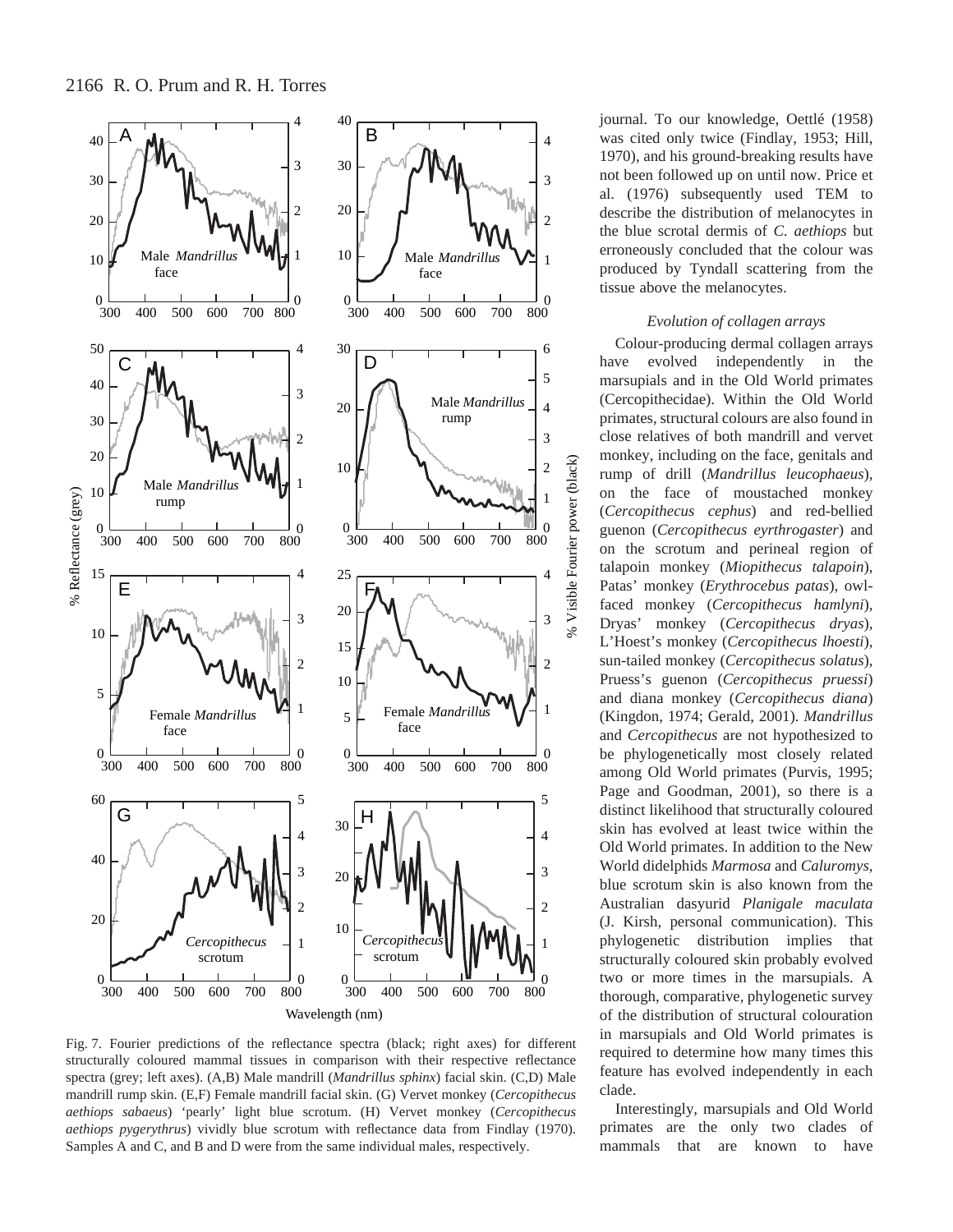trichromatic colour vision. Most mammals are dichromats with poor colour sensitivity (Sumner and Mollon, 2003; Surridge et al., 2003). Trichromatic colour vision in marsupials is reported from New World opossums (Didelphidae; Freidman, 1967) and from Australian diprotodonts and polyprotodonts (Arrese et al., 2002). This phylogenetically broad sample covers the entire diversity of the marsupials, implying that a diverse group of marsupials has retained three of the four colour visual pigments (along with oil droplets and double cones) that are primitive to the vertebrates (Arrese et al., 2002). Trichromatic colour vision has reevolved in Old World primates through the duplication and sequence divergence of the X-linked opsin genes (Sumner and Mollon, 2003; Surridge et al., 2003). A fascinating stable polymorphism in X-linked opsin genes in some New World primates produces trichromacy in heterozygous females only (Surridge et al., 2003).

The evolution of structurally coloured skin only within mammalian lineages that have advanced, trichromatic colour vision supports the hypothesis that these integumentary colours function in intraspecific communication (see Function of mammalian structural colours).

Darwin (1871) concluded that: "*No other mammal is coloured in so extraordinary a manner as the adult male mandrill*", whose colours "*compare with those of the most brilliant birds*." Indeed, his apt comparison turns out to be anatomically, nanostructurally and physically accurate. Identical colour-producing collagen arrays have evolved convergently in the structurally coloured skin of many birds (Prum et al., 1999a; Prum and Torres, 2003a). Structurally coloured collagen has also evolved in the fibrous tapetum lucidum of the sheep eye (Bellairs et al., 1975) and in the iridescent corneal stroma of a variety of fishes (Lythgoe, 1974). Prum and Torres (2003a) hypothesized that colour-producing collagen arrays have evolved frequently because collagen has several intrinsic features that predispose it to evolve colourproducing nanoperiodicity. Collagen occurs as an extracellular array of fibres with a given diameter and interfibre spacing. Furthermore, collagen has a distinct refractive index (1.42) from the mucopolysaccharide matrix between the fibres (1.35). Colour-producing collagen arrays could evolve merely by specifying more rigidly the appropriate fibre sizes and distances between fibres and by producing enough fibres to create a visible colour. Also, the function of collagen in stabilizing the skin and other structures can dictate that these fibres tend to be parallel to the incident light and appropriately oriented to produce visible reflections. Structurally coloured dermal collagen arrays have probably evolved more frequently in birds than in mammals because colour vision is ubiquitous in birds. Further, avian tetrachromatic visual systems would be sensitive to a greater range of the incidental variations in collagen nanostructure that could produce coherent scattering, creating more opportunities for evolution of heritable optical variations in collagen nanostructure.

The convergent evolution of coherently scattering dermal collagen arrays in mammals and birds is also associated in both groups with the evolutionary loss of dermal iridophores

# *Structural colouration of mammalian skin* 2167

(Oliphant et al., 1992). Iridophores are pigment cells that include purine or pterine crystals that produce structural colours. Dermal iridophores are primitively present in bony fishes, amphibians and reptiles but have been lost in mammals and birds (Oliphant et al., 1992). Oliphant et al. (1992) hypothesized that the evolution of hair and feathers, in mammals and birds, respectively, which covered the skin entirely, consequently led to the loss of iridophore expression in mammal and bird skin. Interestingly, some birds retain structural colour-producing iridophores in the iris of their eyes (Oliphant et al., 1992).

## *Melanin and structural colour production*

It has been frequently suggested that melanin plays a direct role in the production of structural colours in mammalian skin (Camichel and Mandoul, 1901; Findlay, 1953, 1970; Fox, 1976; Price et al., 1976; Rees and Flanagan, 1999). Our analyses demonstrate that the structural colours are actually produced by the superficial collagen nanostructures above the typical layer of melanocytes. The function of the underlying melanosomes is to absorb light waves that are transmitted through the superficial colour-producing collagen. Without the melanin layer, these transmitted waves could scatter incoherently from tissues below that are not nanostructured to create saturated hues. This incoherent reflection could create a bright, white background reflectance that would obscure the more superficial structural colour. This function explains why these dermal structural colours can disappear if the underlying melanin layer is removed in either mammals (Findlay, 1970) or birds (Hays and Habermann, 1969). Thus, melanin pigmentation does not function directly in the production of these dermal structural colours, but melanin pigmentation can have a critical function in the effective presentation and saturation of these structural colours.

Substantial underlying melanin deposits were observed in *Cercopithecus* and *Marmosa* and in *Mandrillus* rump skin, but melanin deposition was absent from the *Mandrillus* facial skin and limited in *Caluromys*. How can *Mandrillus* facial skin and *Caluromys* scrotum produce a saturated structural colour without underlying melanin? The only other way to overcome the problem of incoherent white scattering from underlying tissues is to have so many coherently scattering objects that essentially all of the incident light is constructively reflected (Prum and Torres, 2003a). For perpendicularly incident light, reflectance (or the proportion of ambient light scattered at a single interface between two materials of different refractive indices) is calculated by the Fresnel equation to be:

# $R = [(n_D-n_A)/(n_D + n_A)]^2$ ,

where  $n_D$  and  $n_A$  are the refractive indices of the two materials (Huxley, 1968; Land, 1972). For other pairs of materials that produce biological structural colours, *R* varies but is above  $2 - 4.8\%$  (chitin–air), 2.5% (guanine–water) and 4.5% (keratin–air) (Land, 1972). Theoretically, high-*R* array materials can produce nearly 100% coherent scattering of all ambient light at the peak wavelength of reflectance with 10–20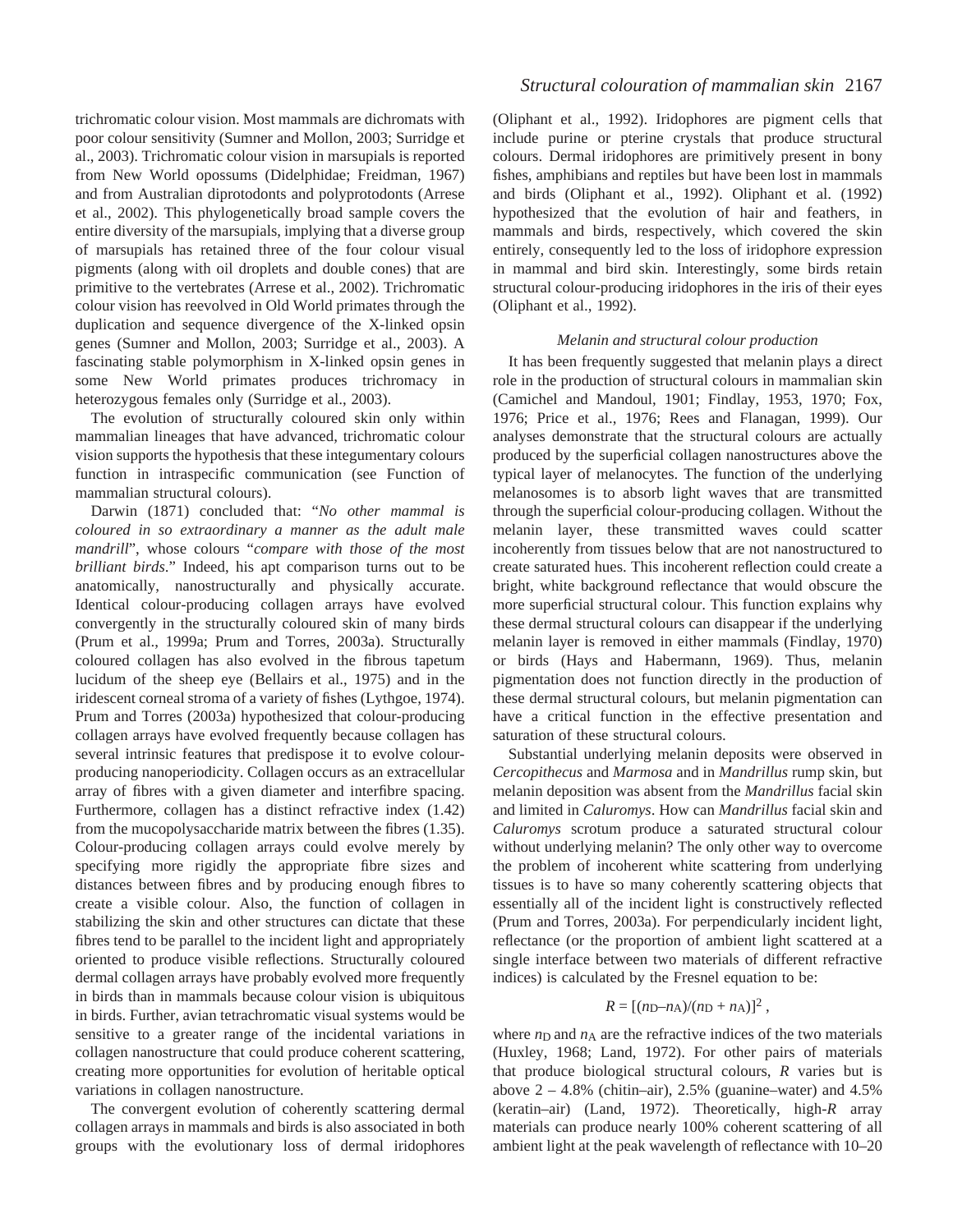layers of light-scattering objects (Land, 1972). However, the difference in refractive index between collagen (*n*=1.42) and the mucopolysaccharide (*n*=1.35) is very small, yielding an *R* of ~0.05%. Thus, two orders of magnitude more objects are required to produce the same magnitude of reflectance with collagen arrays as with other common types of colourproducing arrays. This physical limit means that collagen arrays must be much more extensive than arrays of other materials to produce the same magnitude of reflection.

As one would predict from this relationship, the colourproducing collagen layer in male *Mandrillus* facial skin, which lacks melanin deposition, is nearly twice as thick  $(\sim 1500 \,\text{\mu m})$ as that in *Mandrillus* rump skin (800 µm), which has a solid melanin layer (Fig. 2A,B; Table 1). With  $1500 \mu m$  of nanostructured collagen and approximately 150 nm between neighbouring fibre centres (the average of *Mandrillus* facial skin; Table 1), *Mandrillus* facial skin may be as many as 10 000 coherently scattering collagen fibres thick. This number of arrays should produce a saturated structural colour with a very low-*R* material. Prum and Torres (2003a) documented an anatomically similar situation in the bare-throated bellbird, *Procnias nudicollis* (Cotingidae, Aves), in which the colourproducing collagen layer  $(500-1000 \,\mu m)$  was 2-5 times thicker than in other avian species that had underlying melanin deposits.

The absence of underlying melanin creates in *Mandrillus* facial skin a potential relationship between the saturation of the colour (purity of hue) and the thickness of the tissue (i.e. the number of coherently scattering objects). Such a system can create interesting opportunities for the development and evolution of sexual dimorphism and status signalling function in the tissue (see Function of mammalian structural colours).

Dermal melanization may actually foster the evolution of structural colouration because it will render any changes in collagen nanostructure that produce coherent scattering of visible colours immediately observable (Prum and Torres, 2003a). Dermal melanin deposition is common in many Old World primates and may have preceded the evolution of structural colouration in *Mandrillus* and *Cercopithecus*. Some evidence exists that melanin deposition in mammal scrota functions to protect male germinal tissue from harmful ultraviolet radiation (Kermott and Timm, 1988). Thus, scrotal melanin deposition for radiation insulation may foster the evolution of structural colouration of the scrotum for a signal function, which has occurred independently in lineages of both marsupials and primates.

#### *Function of mammalian structural colours*

The exclusive occurrence of structural colours in mammal lineages that see visible colours strongly supports the hypothesis that these colours function in intraspecific communication and not in crypsis or interspecific communication. Darwin (1871) first hypothesized that the sexually dimorphic structural colours of primates evolved through sexual selection.

In three of the four species examined, the structural colours

are restricted to the scrotum, whereas in *M. sphinx* the structural colours are found on the face, rump, perineal and genital surfaces. This patently nonrandom pattern of structural colour distribution on the bodies of mammals is probably a result of convergent sexual or social selection on scrotum colour itself, or because of a pre-existing bias in the probability of evolving a structurally coloured scrotum, perhaps because of pre-existing scrotal melanization (see above).

In solitary marsupials, a blue scrotum may function in visual recognition of males or in female mate choice. In the highly social Old World primates, structural colours function in both intersexual and intrasexual communication. In *C. aethiops*, the intensity of the blue scrotum colour varies geographically among subspecies, being most intense in the East African *C. a. pygerythrus* and least intense in the West African *C. a. sabaeus.* Hue and saturation of scrotum colour also vary substantially among individuals within *C. a. sabaeus* populations (Kingdon, 1974; Gerald, 2001) but apparently vary much less among adults in *C. a. pygerythrus* (Henzi, 1985).

In *C. a. pygerythrus*, the blue scrotum is displayed to conspecific males and females during a variety of agonistic, dominance and intergroup territorial displays (Struhsaker, 1967; Henzi, 1985). The blue scrotum is featured prominently in the 'red-white-and-blue' display that combines the bright red penis, the white belly fur and skin and the blue scrotum; in the red-white-and-blue display, a dominant male walks around a submissive male with his tail raised, displaying his blue scrotum (Struhsaker, 1967). Sometimes during the red-whiteand-blue-display, a male stands upright with his erect penis bobbing up and down (Struhsaker, 1967). The red colour of the penis (Fig. 1C,D) is probably produced by capillary blood. The frequency of performance of the red-white-and-blue display is correlated with dominance and mating success (Struhsaker, 1967).

Gerald (2001) has demonstrated experimentally that the intensity of scrotum colour can function as a signal of social status in captive male *C. a. sabaeus*, and Gerald (1999) has also shown that blue colour is positively associated with neuroendocrine indicators of dominance. Henzi (1985) concluded that blue scrotum colour in *C. a. pygerythrus* does not vary significantly with dominance status, but Isbell (1995) presented a nonsignificant trend supporting a positive correlation between colour and status. Unfortunately, Henzi (1985) did not measure scrotal colour, and Isbell (1995) scored scrotal colour by eye with a rather ambiguous four category scale. In summary, blue scrotum structural colouration in *C. aethiops* probably functions in intrasexual and intersexual communication and probably evolved through intramale competition for status and sexual access and female preference. Additional studies are required to document how variation in scrotal colour (i.e. reflectance spectrum) functions in *Cercopithecus* populations and the mechanistic basis of that variation (see below).

*M. sphinx* and its sister species *M. leucophaeus* have the most complex and elaborate structural colouration in mammals. *Mandrillus* have structurally coloured patches in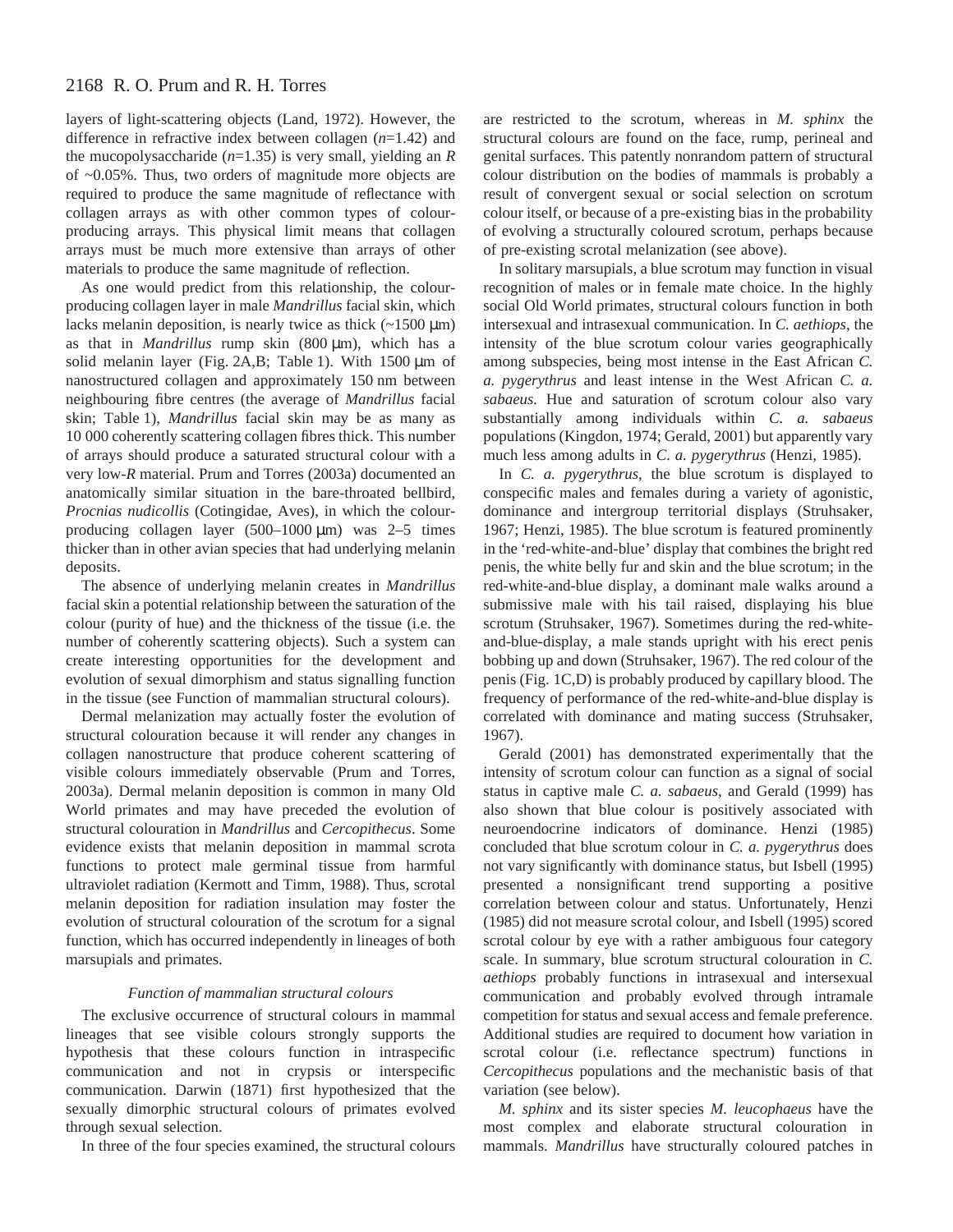both sexes and on their faces and rump, perineal and genital areas. Thus, these structural colours have the capacity to signal to a conspecific when an individual is coming or going – oriented toward or moving away from the receiver. These ubiquitous signals have complex functions within such highly social, group-living primates (Grizmek, 1984). Development of mature structural colouration occurs during puberty (4–5 years of age; Wickings and Dixson, 1992). Bright facial and rump structural colours in male *M. sphinx* have been positively correlated with plasma testosterone levels, testis size and social dominance rank (Wickings and Dixson, 1992). DNA fingerprinting analyses have demonstrated that bright male structural colours in *Mandrillus* also correlate with mating success and genetic fitness (Dixon et al., 1993; Wickings et al., 1993). Setchell and Dixson (2001) concluded that blue colouration in *Mandrillus* is unchanged by changes in alpha status. However, observations of the two 12- and 20-year-old captive male *Mandrillus* that were examined in this study contradict that conclusion. The older male was dominant in the hierachy of this captive group for many years but was deposed 4 years prior to tissue sampling by the younger male (J. Peterson and G. Nachel; personal communication). After losing his dominant status, the older male lost a substantial amount of weight and a lot of his structural colouration (J. Peterson and G. Nachel; personal communication). By the time of sampling, he was brighter again and occasionally confronting the younger dominant male in the group (J. Peterson and G. Nachel; personal communication). In conclusion, *M. sphinx* structurally coloured signals probably function in status signalling, intrasexual competition and intersexual selection.

Using a detailed model of trichromatic cercopithecine vision and measures of reflectance spectra, Sumner and Mollon (2003) have shown that the structural blue colours of *Mandrillus* and *Cercopithecus* are conspicuous against the background colours of their respective environments. Kingdon (1974) hypothesized that the evolution of blue structural colouration in Old World primates is associated with ground living, since it is found in the ground-living mandrill, drill, vervet, Patas' and moustached monkeys but is absent from some closely related, arboreal cercopithecines. However, this hypothesis is not strongly supported by a comparative survey of primate colours (Gerald, 2003) and should be tested phylogenetically.

Because of the lack of melanin underlying the colourproducing collagen arrays in the face of *Mandrillus*, changes in brilliance and saturation of the *Mandrillus* facial colour may be accomplished by expanding the thickness of the colourproducing collagen arrays. Fewer arrays would produce a colour of the same hue (peak reflectance) but with lower brilliance and saturation (less bright, more white; e.g. Fig. 3E,F) because fewer collagen fibres would create fewer opportunities to coherently scatter incident light above the white reflectance of the underlying tissue. More arrays would produce a more brilliant and saturated blue (Fig. 3A,B). Lack of underlying melanin would make colour brilliance and

## *Structural colouration of mammalian skin* 2169

saturation highly sensitive to tissue thickness. Interestingly, maturation of sexually dimorphic differences in facial colouration in *M. sphinx* are associated with the development of the facial grooves that indicate the thickness of the colourproducing facial skin. Furthermore, the reflectance spectrum of the facial skin from one female *Mandrillus* showed a real lack of saturation (Fig. 3E) even though the tissue specimen from that individual showed collagen nanostructure that was virtually identical to that of the mature males (Fig.  $7A, C, E$ ). So, in *Mandrillus* facial skin, which lacks an underlying melanin layer, tissue thickness may play a direct role in development of sexual dimorphism and individual variation in structural colouration. Such changes in signal properties with age or social status could be mediated by hormonal control of collagenocyte activity in the dermis. Since facial melanin deposition is probably primitive to *Mandrillus*, the absence of melanin deposition in the blue facial patches of *Mandrillus* is likely to be a derived novelty that evolved to accommodate this signalling function.

It is attractive to hypothesize that facial structural colour in *Mandrillus* or the blue scrotum colour in *Cercopithecus* are honest indicators of individual condition because of the possible relationship between thickness of the colourproducing collagen layer and colour saturation. However, collagen is a ubiquitous protein, and the additional amounts of collagen are tiny in comparison with the mass of these large animals. Thus, it appears unlikely that there are any substantial direct physiological costs to producing the *Mandrillus* or *Cercopithecus* collagen arrays. Without any direct physiological cost to production, it is difficult to support an honest indicating trait (e.g. Andersson, 1994). Furthermore, collagen is a self-assembled protein polymer, so components of the spacing of the collagen fibres are unlikely to be easily environmentally perturbable. Thus, even if structural colour intensity is associated with dominance or status, hue itself may not be a directly condition-dependent signal. The 'honesty' of structurally coloured signal is more likely to be enforced by the cost of direct physical confrontations to individuals with inappropriate signals rather than by a direct cost of the signal production itself.

Price et al. (1976) experimentally changed the blue colour of *Cercopithecus* scrotum to white by injecting water into scrotal tissue and to deep blue by compressing the scrotum tissue. They hypothesized that scrotal colour variation in *Cercopithecus* is associated with the degree of dermal hydration. However, they did not present any evidence that natural variation in hue is associated with dermal hydration. Furthermore, it is uncertain how additional hydration would affect the nanostructure of the colour-producing arrays. Further research is required to understand the mechanism underlying the variation in scrotal hue, saturation and brilliance in *Cercopithecus*. Substantial dermal oedema or dehydration would typically only occur in a primate with more threatening health problems, so it appears more likely that dermal structural colour variations are under hormonal control.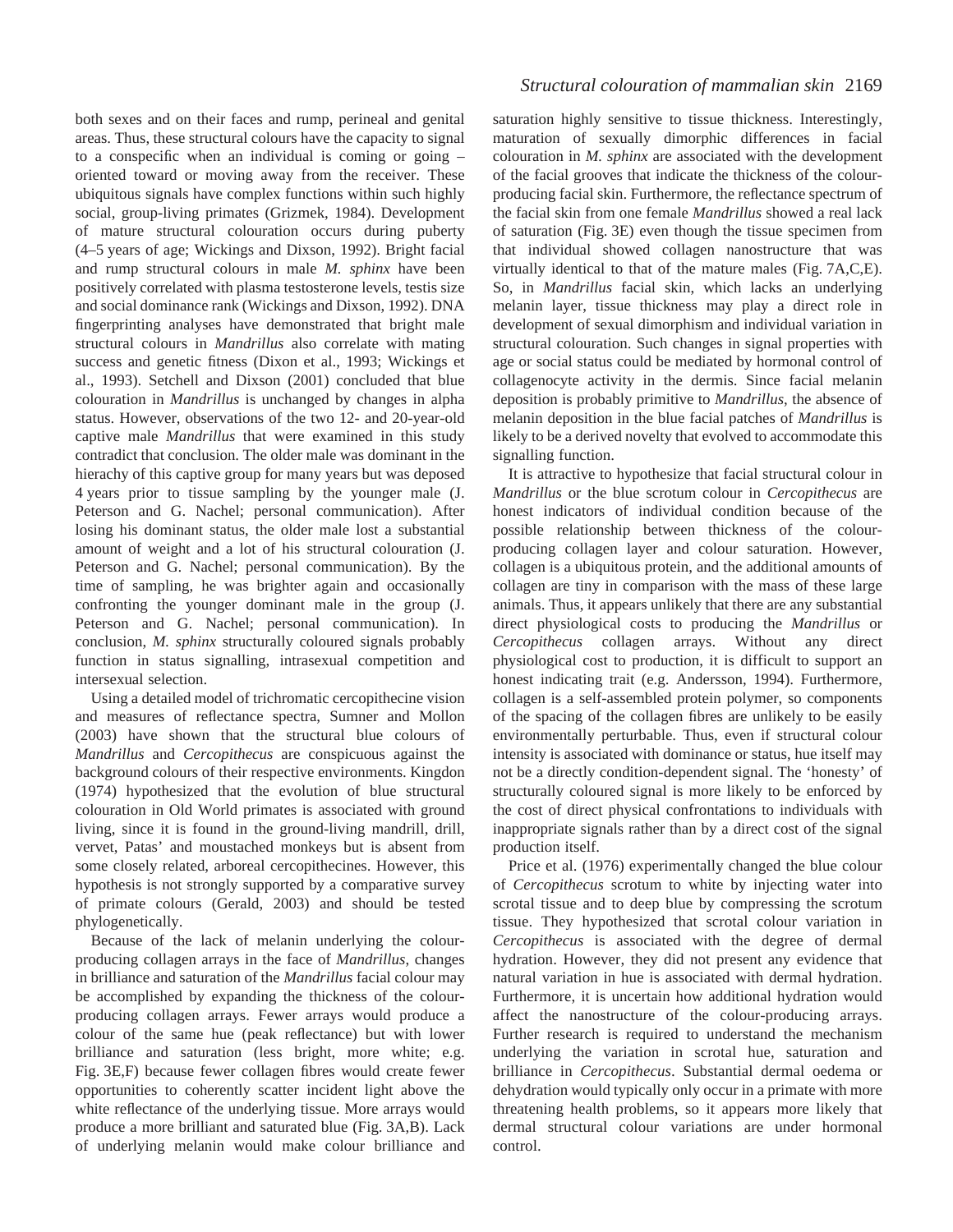#### *Sources of error*

There are many sources of error and limitations to the Fourier method used here to analyze the colour production (Prum and Torres, 2003a,b). An advantage of the method is that the analyses are based on actual electron micrographs of the colourproducing materials and not on a few idealized measurements. The colour predictions are based directly on the available data, but the results will be influenced by many factors that affect quantitative transmission electron microscopy, including tissue shrinkage and expansion, variation in staining, fixation, etc. The method also relies upon grey-scale differentiation of materials of different refractive indices, and additional variation in staining will create noise in the analyses. In the present study, various specimens were obtained from various sources, and differences in preservation and fixation resulted in changes in the nanostructure of the materials that reduced or eliminated structural colour production. The extracellular collagen and mucopolysaccharide arrays are particularly subject to perturbation during fixation (Prum et al., 1994; Prum and Torres, 2003a).

This Fourier method does not take into account absorption or pigmentation, but neither do any of the alternative methods of analysis of structural colouration. Absorption may play a role in the slight decline in reflectance at 400 nm in some reflectance spectra (e.g. Fig. 3A,B,E–G). Remarkably similar reflectance spectra were observed in some blue bird skin, particularly in Galliformes (Prum and Torres, 2003a,b). Alternatively, this could be due to two heterogeneous size classes of colour-producing arrays in the dermis, which are each responsible for the peaks above and below 400 nm and occur in varying frequencies (e.g. Fig. 7A *vs* Fig. 7D). This phenomenon requires further investigation.

Further, our Fourier method does not take into account polarization of incident or scattered light. Nanostructures composed of arrays of parallel fibres are likely to produce highly polarized reflections composed largely of the transverse magnetic (TM) waves, in which the magnetic field is in the plane of the image and the electric field is in the perpendicular plane of the fibre direction (e.g. Joannopoulos et al., 1995). Essentially, this Fourier method constitutes an analysis of the coherent scattering of the incident TM polarized light waves only (Prum and Torres, 2003b). However, the structural colours produced by these dermal tissues are not polarized because the larger groups of collagen fibres are oriented in many different directions within the plane of the surface of the skin. The colour seen is, thus, the sum of all the polarized reflections from many collagen arrays with different orientation, which is itself unpolarized (Prum and Torres, 2003a,b).

Another source of uncertainties is errors in estimating the radial Fourier power distributions or the predicted reflectance spectra that arise from sampling the square power spectra with different numbers of radial frequency or wavelength windows. We have chosen 100 spatial frequency and 50 wavelength radial bins, or annuli, over the ranges of values of interest (optically relevant spatial frequencies and visible wavelengths). But sampling the power spectra with different

numbers of bins leads to variations in the estimation of the exact position of the peak due to unavoidable sampling errors. For example, the wavelength analyses of the Fourier power spectra from *C. a. pygerythrus* scrotum produced an estimated peak reflectance of 400 nm, or 475 nm below the peak of a published reflectance spectrum for this colour (Table 1). However, the frequency analyses for the same species produced a peak spatial frequency (the inverse of the fibre-tofibre-centre distance) of  $0.00587$  nm<sup>-1</sup>, which would produce a peak structural colour of 477 nm (given an average refractive index of 1.4). In this instance, 100 frequency bins produced a highly accurate estimate of the peak hue, whereas the 50 visible wavelength bins produced less accuracy. There is no way to avoid these problems, except to point out that when tissues are in a good state of preservation and many images are used, the analyses appear to converge.

In summary, our results provide strong falsification of incoherent scattering hypotheses and strong support for the coherent scattering hypothesis, but further research is required to analyze all physical sources of intraspecific and interspecific variation in structural colour within mammals, particularly in marsupials.

#### *Fourier method and photonics*

Photonics, or solid-state electromagnetics (Joannopoulos et al., 1995), is a new field of physics that has only recently begun to be applied to biological structural colour production (Parker et al., 2001; Li et al., 2003; Sundar et al., 2003; Vukusic, 2003; Vukusic and Sambles, 2003). In contrast to the traditional optical method of analyzing the sum of the responses of all incident light waves, photonics applies generalized numerical methods from quantum mechanics and electronics to analyze the periodicities in refractive index of a structure and, consequently, to predict the permissible interactions of light waves with that structure (Joannopoulos et al., 1995). Photonics has produced a revolution in new technologies and has only recently begun to be applied to biological structural colouration (Parker et al., 2001; Li et al., 2003; Sundar et al., 2003; Vukusic, 2003; Vukusic and Sambles, 2003). Although the advent of biological applications of photonic methods will require a reevaluation of all biological optical methods (Prum and Torres, 2003b), here we will only briefly discuss photonics, colourproducing collagen arrays and our alternative Fourier method.

Periodic dielectric materials, or structures with periodic spatial variation in refractive index, are called 'photonic crystals' (Joannopoulos et al., 1995)*.* Almost all biological structural colour-producing materials can be understood as biophotonic crystals (Vukusic and Sambles, 2003). Photonic crystals are classified based on whether they have periodic refractive index variation in one, two or three dimensions. An array of parallel dielectric rods, like dermal colour-producing mammal collagen, is a 2-D photonic crystal (Joannopoulos et al., 1995).

Most of the mathematical methods used in photonics assume a perfect spatial periodicity (Joannopoulos et al., 1995). Although such an assumption may apply to some very crystal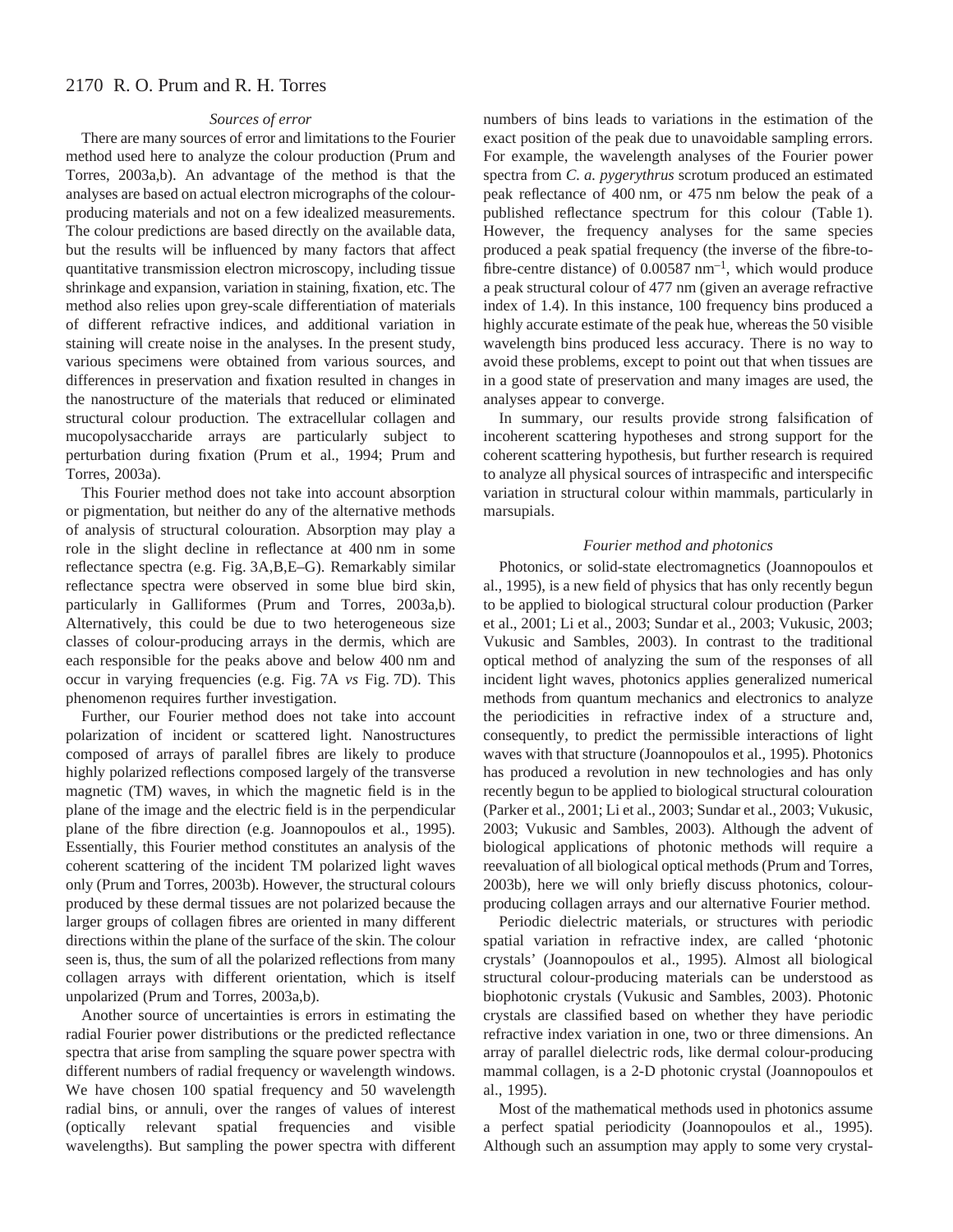like biological structures (Parker et al., 2001; Li et al., 2003; Sundar et al., 2003), these methods are not directly applicable to quasi-ordered biomaterials in which spatial periodicity is limited to the distance of neighbouring light scatterers and is not perfectly periodic, such as mammalian and avian dermal collagen arrays. However, Jin et al. (2001) have recently shown theoretically and experimentally that an 'amorphous' (= quasiordered) 2-D photonic crystal can produce a full photonic band gap – a range of light frequencies that will not be transmitted in any direction within the crystal. Photonic band gaps are another consequence of coherent scattering, since coherently scattered light wavelengths cannot be transmitted forward through the photonic crystal (Joannopoulos et al., 1995). So, photonic research has confirmed that quasi-ordered (= amorphous) biological arrays constitute quasi-ordered 2-D photonic crystals and that the colour production by quasi-ordered 2-D photonic crystals is produced by coherent scattering.

Our 2-D Fourier tool provides an efficient method to quantify nanoscale spatial variation in refractive index in quasi-ordered biological materials and to test alternative hypotheses of structural colour production (Prum and Torres, 2003b). In contrast to traditional optical methods, our Fourier method shares with photonic methods an explicit focus on the analysis of the spatial periodicity of refractive index variation in the material (or tissue) as a means of predicting its light-scattering properties. Thus, there are fundamental mathematical similarities between the two approaches that we are currently investigating more fully.

We would like to give special thanks to Tim Quinn for doing all the electron microscopy. Special thanks also to the individuals who obtained and donated specimens for this research: Tim Sullivan, Jay Peterson and Gail Nachel, Brookfield Zoo, Brookfield, Illinois (*Mandrillus*); Kenneth A. Soike and Gary B. Baskin, Tulane Regional Primate Research Center, Covington, Louisiana (*Cercopithecus*); Tom Alvarado and Debbie Chase, Dallas Zoo, Dallas, Texas (*Mandrillus*); and Robert M. Timm, University of Kansas Natural History Museum, Lawrence, Kansas (*Marmosa* and *Caluromys*). Thanks to Rosetta Barkely, KU Medical School, for histology slide preparation. Photos of structurally coloured skin (Fig. 1) were kindly provided by Kenneth A. Soike, Jay Peterson, Roland Kays and Louise Emmons. The manuscript was improved by comments from and communications with Louise Emmons, Melissa Gerald, Gerald Jacobs, John Kirsh, Robert Timm and two anonymous reviewers. Funds for the research were provided by grants from the National Science Foundation to the authors (DBI-0078376, DMS-0070514) and to the University of Kansas Department of Mathematics (DMS-0112375).

#### **References**

- **Andersson, M.** (1994). *Sexual Selection.* Princeton, NJ: Princeton University Press.
- **Arrese, C. A., Hart, N. S., Thomas, N., Beazley, L. D. and Shand, J.** (2002). Trichromacy in Australian marsupials. *Curr. Biol.* **12**, 657-660.
- Bellairs, R., Harkness, M. L. and Harkness, R. D. (1975). The structure of the tapetum of the eye of the sheep. *Cell Tissue Res.* **157**, 73-91.
- **Benedek, G. B.** (1971). Theory of transparency of the eye. *Appl. Optics* **10**, 459-473.
- **Bohren, C. F. and Huffman, D. R.** (1983). *Absorption and Scattering of Light by Small Particles*. New York: John Wiley & Sons.
- **Briggs, W. L. and Henson, V. E.** (1995). *The DFT*. Philadelphia, PA: Society for Industrial and Applied Mathematics.
- **Camichel, C. and Mandoul, H.** (1901). Des colorations bleue et verte de la peau des Vertébrés. *C. R. Seances Acad. Sci.* **133**, 826-828.
- **Darwin, C.** (1871). *The Descent of Man, and Selection in Relation to Sex*. London: John Murray.
- **Dixon, A. F., Bossi, T. and Wickings, E. J.** (1993). Male dominance and genetically determined reproductive success in the mandrill (*Mandrillus sphinx*). *Primates* **34**, 525-532.
- Findlay, G. H. (1953). The dermal melanoblast: some cytological and spectrophotometric features. *Br. J. Dermatol.* **65**, 437-447.
- **Findlay, G. H.** (1970). Blue skin. *Br. J. Dermatol.* **83**, 127-134.
- **Fox, D. L.** (1976). *Animal Biochromes and Structural Colors*. Berkeley, CA: University of California Press.
- **Freidman, H.** (1967). Colour vision in the Virginia opossum. *Nature* **213**, 835-836.
- **Gerald, M. S.** (1999). *Scrotal Color in Vervet Monkeys (*Cercopithecus aethiops sabaeus*): the Signal Functions and Potential Proximate Mechanisms of Color Variation*. Los Angeles: University of California.
- Gerald, M. S. (2001). Primate colour predicts social status and aggressive outcome. *Anim. Behav.* **61**, 559-566.
- **Gerald, M. S.** (2003). How color can guide the primate world. In *Sexual Selection and Reproductive Competition in Primates* (ed. C. B. Jones), pp. 141-172. Washington, DC: American Society of Primatologists.
- **Grizmek, B.** (1984). *Grizmek's Animal Life Encyclopedia*, vol. 10 *Mammals I*. New York: Van Nostrand Reinhold Company.
- Hays, H. and Habermann, H. (1969). Note on bill color of the ruddy duck, *Oxyura jamaicensis rubida*. *Auk* **86**, 765-766.
- Henzi, S. P. (1985). Genital signalling and the coexistence of male vervet monkeys (*Cercopithecus aethiops pygerythrus*). *Folia Primatol.* **45**, 129- 147.
- **Herring, P. J.** (1994). Reflective systems in aquatic animals. *Comp. Biochem. Physiol. A* **109**, 513-546.
- **Hill, W. C.** (1970). *Primates Comparative Anatomy and Taxonomy*, vol. VIII, *Cynopithecinae*. New York: John Wiley & Sons.
- Huxley, A. F. (1968). A theoretical treatment of the reflexion of light by multilayer structures. *J. Exp. Biol.* **48**, 227-245.
- Isbell, L. A. (1995). Seasonal and social correlates of changes in hair, skin, and scrotal condition in vervet monkeys (*Cercopithecus aethiops*) of Amboseli National Park, Kenya. *Am. J. Primatol.* **36**, 61-70.
- **Jin, C., Meng, X., Cheng, B., Li, Z. and Zhang, D.** (2001). Photonic gap in amorphous photonic materials. *Phys. Rev. B* **63**, 195107.
- **Joannopoulos, J. D., Meade, R. D. and Winn, J. N.** (1995). *Photonic Crystals: Molding the Flow of Light.* Princeton, NJ: Princeton University Press.
- **Kermott, L. H. and Timm, R. M.** (1988). Scrotal melanins in bats (Chiroptera): description, distribution, and function. *J. Zool.* **214**, 519- 532.
- **Kingdon, J.** (1974). *East African Mammals.* Chicago, IL: Chicago University Press.
- **Land, M. F.** (1972). The physics and biology of animal reflectors. *Prog. Biophys. Mol. Biol.* **24**, 77-106.
- Lee, D. W. (1991). Ultrastructural basis and function of iridescent blue colour of fruits in *Elaeocarpus*. *Nature* **349**, 260-262.
- **Lee, D. W.** (1997). Iridescent blue plants. *Am. Sci.* **85**, 56-63.
- Leonard, D. W. and Meek, K. M. (1997). Refractive indices of the collagen fibrils and extrafibrillar material of the corneal stroma. *Biophys. J.* **72**, 1382- 1387.
- **Li, J., Yu, X., Hu, X., Xu, C., Wang, X., Liu, X. and Fu, R.** (2003). Coloration strategies in peacock feathers. *Proc. Natl. Acad. Sci. USA* **100**, 12576-12578.
- Lythgoe, J. N. (1974). The structure and phylogeny of iridescent corneas in fishes. In *Vision in Fishes: New Approaches in Research* (ed. M. A. Ali), pp. 253-262. New York: Plenum Press.
- **Mason, C. W.** (1923). Structural colors of feathers. I. *J. Phys. Chem.* **27**, 201- 251.
- **Maurice, D. M.** (1984). The cornea and sclera. In *The Eye* (ed. H. Davson), pp. 1-158. New York: Academic Press.